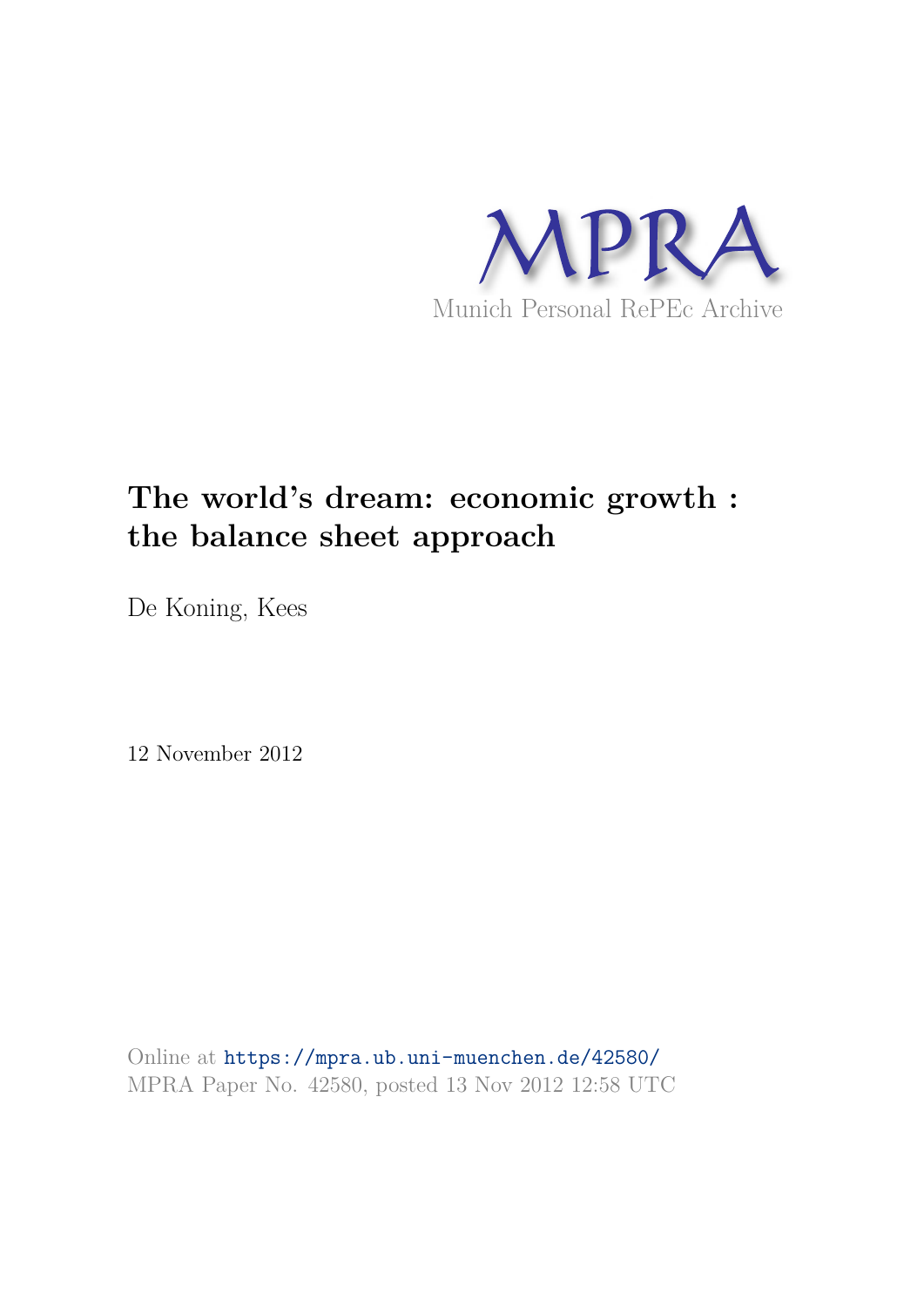## **The World's Dream: Economic Growth**

**The Balance Sheet Approach**

**By Drs Kees de Koning**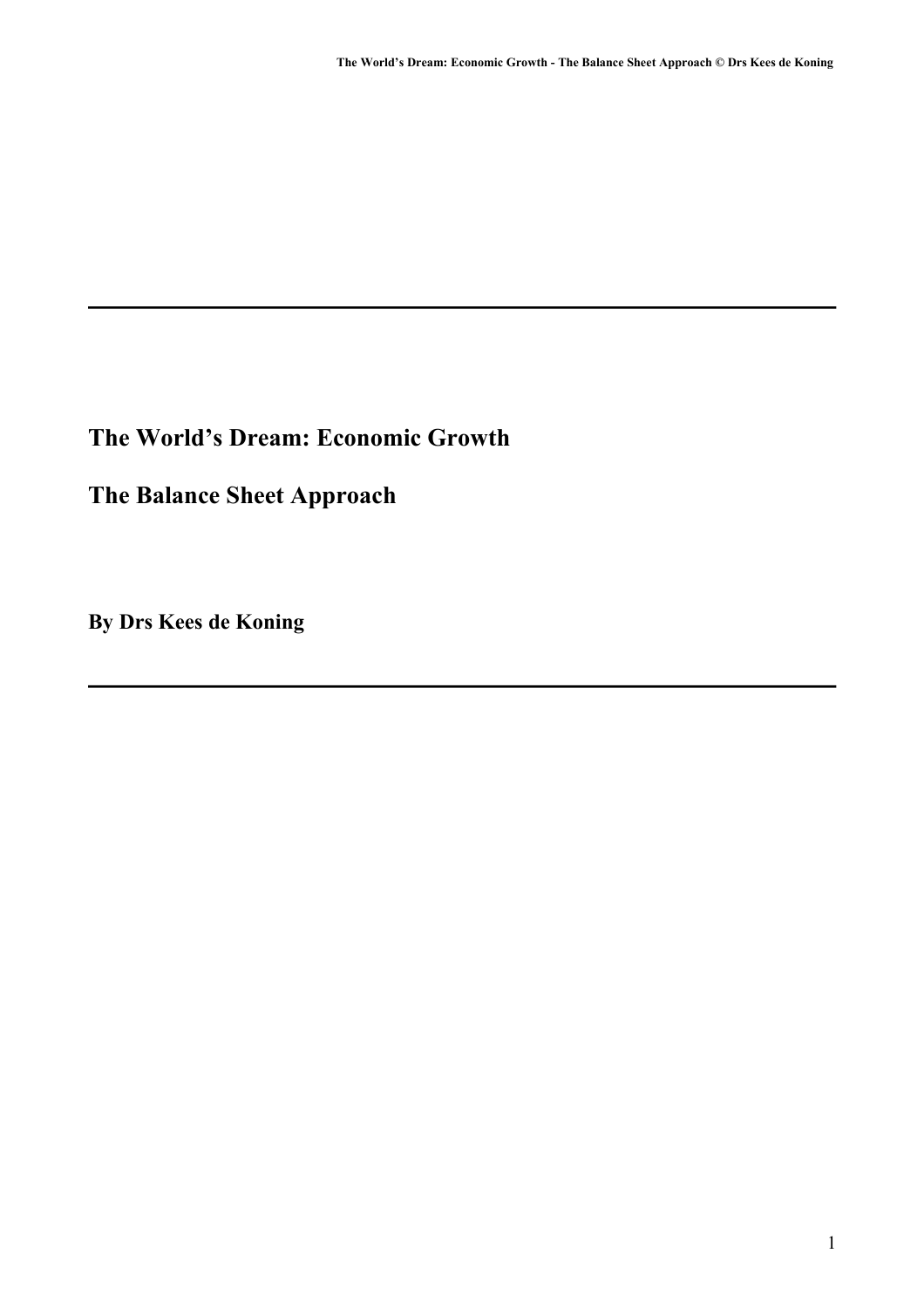| <b>Table of Contents</b>                                    | Page |
|-------------------------------------------------------------|------|
| <b>Executive Summary</b>                                    | 3    |
| 1. The Balance Sheet Crisis                                 | 4    |
| 1.1 Introduction                                            | 4    |
| 1.2 How It All Started                                      | 4    |
| 1.3 Economic Lifespan of Homes                              | 7    |
| <b>1.4 Economic Implications</b>                            | 8    |
| 1.4.1 Individual Households                                 | 8    |
| <b>1.4.2 U.S Banks</b>                                      | 9    |
| 1.4.3 Fannie Mae and Freddy Mac                             | 10   |
| 2. The U.S. Government and the Balance Sheet Approach       | 11   |
| 2.1 Assets, Liabilities and Income                          | 11   |
| <b>3. Country Profit Generators</b>                         | 13   |
| 3.1 Time and Savings Deposits and Money Market Funds Shares | 13   |
| 3.2 Corporate and Equity in Noncorporate Business           | 13   |
| <b>3.3 Pension Fund Reserves</b>                            | 14   |
| <b>4. Policy Considerations</b>                             | 15   |
| 4.1 Introduction                                            | 15   |
| 4.2 Flaws in the Banking Structure                          | 16   |
| 4.3 Flaws in the Mortgage Process                           | 18   |
| 4.4 Flaws in the Adjustment Process                         | 20   |
| 4.5 Long Term U.S. Government Bond Yields                   | 23   |
| <b>4.6 Some European Considerations</b>                     | 24   |
| 4.6.1 The European Government Bond Yield Programme          | 24   |
| <b>4.6.2 The Spanish Housing Problem</b>                    | 25   |
| 5. Conclusions                                              | 25   |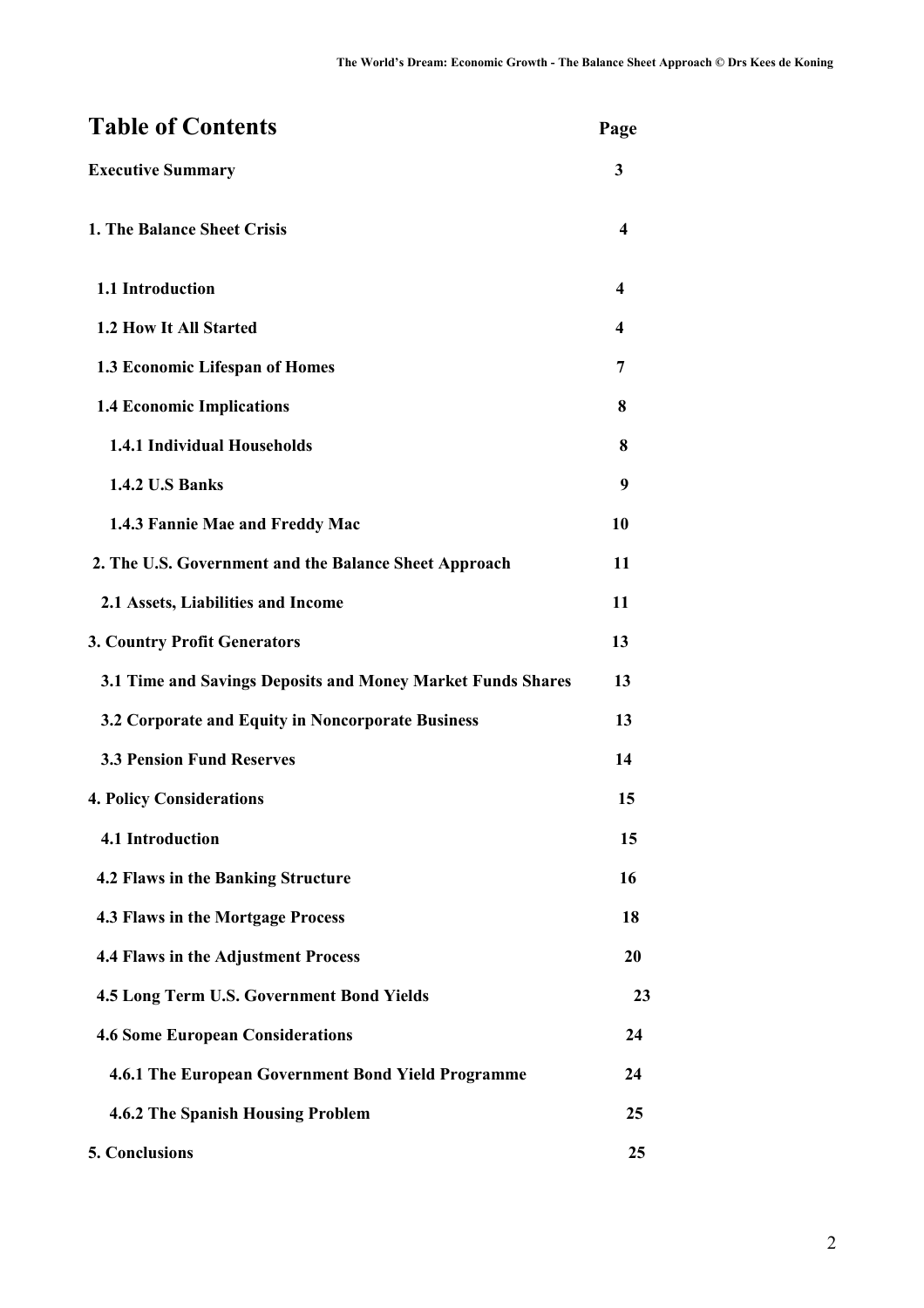#### **Executive Summary**

Currently the signs of slow growth and recession are every where; an economic slowdown in China and Japan, a slowdown in Germany, the U.K. and other Northern European countries; recession in Southern European countries with extremely high levels of unemployment and slow economic growth in the U.S. Fast growing government debt levels. Fiscal austerity, banks in trouble, shops and businesses closing down. The economic picture is gloomy around the world. This gloom has more or less continued from the onset of the crisis in 2008.

The 2008 crisis was different from previous crises. It did not start with consumers tightening their belts due to a higher price of commodities, either agriculture produce or natural resources. It did not start with general inflation levels outstripping increases in income levels. There were no supply problems back in 2008. It also did not start with governments raising taxes and reducing expenditure levels and finally companies did not stop investing all of a sudden. World exports and imports were up rather than down in 2008 (in volume by 3.1%, according to the OECD Economic Outlook figures). The 2008 crisis did not start as an economic crisis, a crisis caused by factors negatively effecting wages or salaries (incomes) or expenditure levels. The 2008 crisis was not an economic growth crisis.

The crisis did start from the assets and liabilities side. It was and is a world balance sheet crisis. Balance sheet crises can be caused by assets reducing in values and/or liabilities not being serviced out of incomes. The balance sheet crisis started in the U.S. with banks and mortgage providers selling mortgages to people who could not afford the mortgage repayments out of their incomes. The total subprime market segment was "only" \$1.2 trillion out of the total mortgage market of \$10 trillion. In the U.S in the period 2007 till 2011 the total number of bank repossessions of homes was 4.4 million out of a total of 78.6 million owner occupied homes. Over this five year period 5.5% of all owner occupied homes were repossessed and offloaded into the housing market. It was this bankers' action which moved the goalposts from an income related issue for 4.4 million American households to an asset value issue for all 78.6 million home owning households. Over the period 2007-2011 the U.S Balance Sheet of Households and Nonprofit Organizations as published by the Federal Reserve showed a loss to households -a drop in equity, in savings- in home values of US\$6.6 trillion, representing a loss of 28.9% as compared to end of 2006 values. Every American homeowner lost on average \$84,000 out of the original \$ 289,000 value in 2006, over the period till the end of 2011. Just to put it in perspective: this loss was practically equal to all U.S Federal Government combined revenues of 2009, 2010 plus 2011, which added up to \$6.78 trillion.

What a balance sheet can show and what a GDP growth rate does not show, is the reward for savings. The securitisation of U.S home loans and the doubtful debtor performance of 5.5% of all owners over the last five years did not allow for a gradual work out program. Investors wanted their money back as they were promised a "safe" AAA rated asset and this promise was broken. Investment banks should have paid the price for broken promises but they did not. So the adjustments were made by selling off homes. This action caused substantial losses to the savings levels incorporated in the homes of all U.S home owners; a 28.9% loss since 2007 to be precise. Collectively individual households adjusted their spending and borrowing behaviour by paying off home loans and borrowing less for homes. The negative effect on GDP was -6.9% per annum for the last five years. Such behaviour influenced demand levels and government tax revenues as well as the returns on pension savings.

The negative returns on savings in homes, on company shares and other equity, on government bonds -the latter in returns below inflation level- and the losses in pension funds returns all do not show up in GDP figures. They are however the key economic issue and they do show up in the Balance Sheet of Individual Households. These savings losses draw attention to some flaws in the U.S. economic set up -the econsystem flaws- which have greatly contributed to the length and depth of this period of recession and slow economic growth. Some system changes will be suggested for the U.S. and a final section will be devoted to drawing a few parallels with some European economic actions.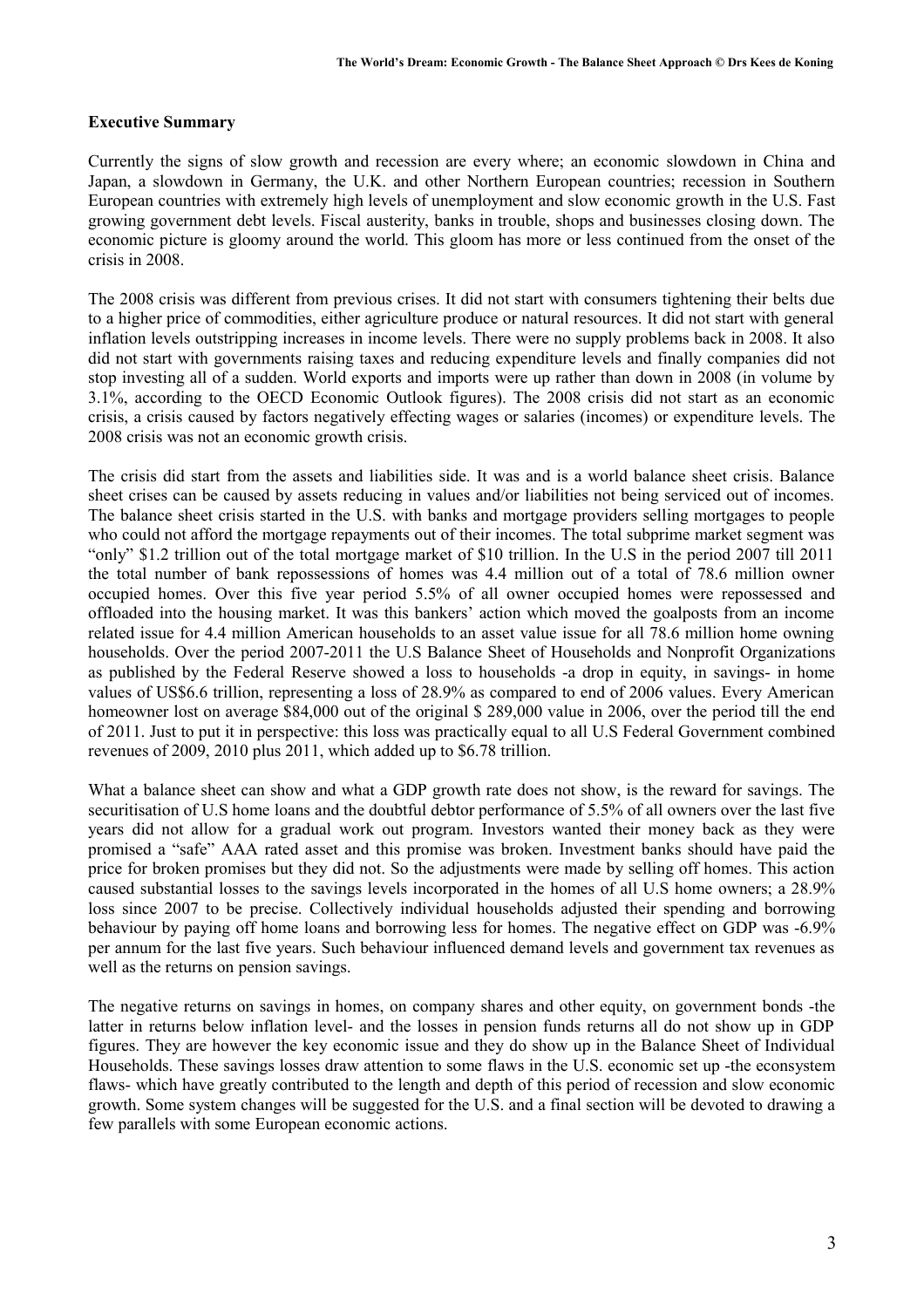## **1. The Balance Sheet Crisis**

## **1.1 Introduction**

It may be as basic as setting out what individual households own and what they owe - the balance sheetwhich makes the difference in understanding to what happens in an economy. The United States<sup>1</sup> and the United Kingdom collect such data; Eurostat, the European Union statistical agency has the intention to publish such data, but not until 2020. In this study the main focus of attention will be on the United States for several reasons. The first reason is that if it would be possible to find solutions for the U.S economic problems -a country which has the largest GDP and wealth of any country in the world- than other countries would benefit from the positive side effects. The second reason is that the policy solutions which the U.S. government may choose and implement may well help other governments to decide which of these policies are appropriate for their own countries.

In the U.S. the net asset base of the collective of individual households -its net savings level or net worthreached \$62.7 trillion as per the end of the second quarter of 2012. Compare this to the revenue level of the U.S government over fiscal year 2011 of \$2.4 trillion and it might be obvious that government actions need to focus on creating and maintaining the economic environment -the economic infrastructure or "econsystem"- for the private sector to create further wealth. Such wealth creation is for the benefit of individual households -self interest- but also simultaneously for government functions which the private sector cannot easily execute, like healthcare, defence and social support for the unemployed and other groups which have no way to earn a living.

The main focus of this paper is to analyse what has happened to the returns over the accumulated savings elements of the U.S individual households over the last five year period: the returns over savings invested in homes, in equities, in government bonds and in mutual funds and pension funds. Elements of the economic infrastructure like the banking sector, the mortgage lending process, the possible adjustment process if things go wrong and the timing of government action over its own balance sheet and profit and loss accounts will be discussed.

What has changed over time in the U.S. and elsewhere is that the economic emphasis has shifted from what people earn in a year and how much output they produce to what happens to their accumulated savings build up over many years. Returns over savings are not just expressed in terms of dividends and interest -the income side which shows up in GDP figures- but also in asset values- the balance sheet side of society. Measuring GDP is not unimportant but it only reflects how well savings are being used in a society.

## **1.2 How it all started**

Generally speaking, when banks get involved with the funding of home loans, their risk taking is based on predicting individual income levels and - as a fall back position- on the expected future home values. If one studies the trends in the U.S. home markets it should be clear in hindsight that the stress in the home mortgage markets started in 2006 already.

In the U.S. during the few years preceding 2008, mortgage originators started to have mortgages approved by banks on basis of doubtful principles. A Deutsche Bank study<sup>2</sup> came to the conclusion that 37% of the subprime mortgages granted were interest only mortgages; 38% of the mortgages also required no down payment so 100% of the value of the home was borrowed; 43% of the borrowers were not required to provide any proof of income and finally 80% of borrowers were attracted by providing them with a low start up interest rate for a period of two years, after which interest rates were hiked steeply.

<sup>1</sup> http://www.federalreserve.gov/releases/z1/current/z1r-5.pdf

<sup>&</sup>lt;sup>2</sup> http://www.globalsecuritisation.com/08\_gbp/gbp\_gssf08\_022\_031\_db\_us\_subprm.pdf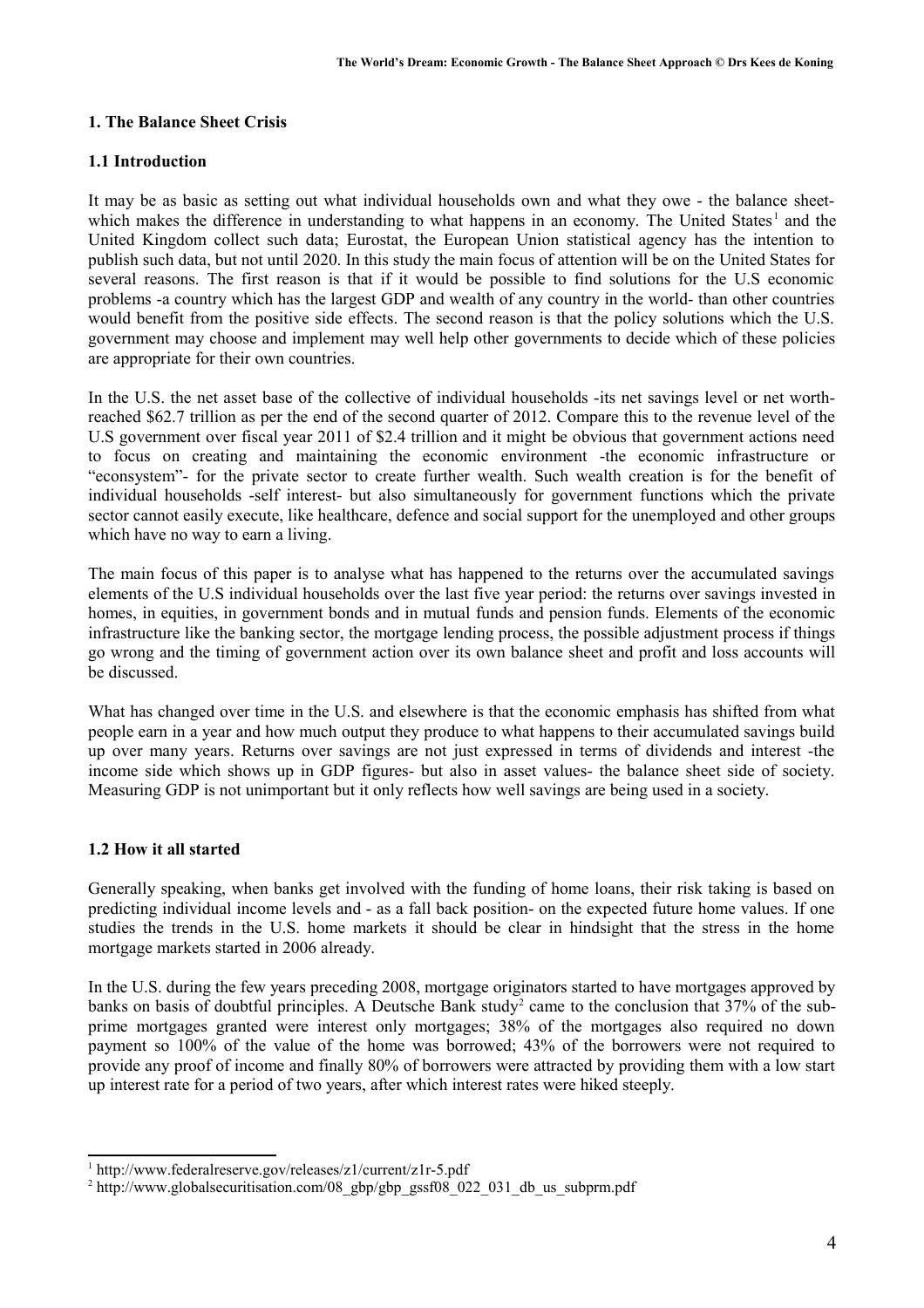According to the study, the subprime market segment "only" amounted to U.S\$1.2 trillion out of the total home mortgage market of U.S\$10 trillion in 2008.

U.S. investment banks started to package these subprime mortgages into Collateralised Debt Obligations. Based on AAA ratings from the U.S. credit rating agencies, the investment banks sold these CDO's around the world, but also to U.S. money market funds. When the real risks to these mortgages appeared, as cash flows faltered, the U.S investment banks broke their promises and were in no position to maintain a market in these CDO's., something they had promised to do. The CDO's turned from "going concern" to "liquidation" securities. The pricing fell of a cliff and many securities' holders could not get out of the risks. Huge losses on savings were made. Banks got into trouble and interbank lending almost dried up. In the U.S, risk taking on house prices was further complicated by the government sponsored enterprises Fannie Mae established in 1938 and Freddie Mac established in 1970 as well as by the Federal Housing Administration. Fannie Mae and Freddie Mac raise their funds by issuing Mortgage Backed Securities. The two entities were caught between a (small) percentage of individual households not keeping up with their mortgage payments or they themselves defaulting on their payment obligations to the mortgage backed securities holders. Defaulting on the latter obligations would have made the whole U.S. housing market collapse. Subsequently Fannie Mae and Freddy Mac were put under U.S. government conservatorship in September 2008. The role of the FHA is to underwrite -insure- mortgage risks

From about 2005 onwards, major errors were made by the mortgage originators and by the mortgage risk distributors -the investment banks.

In the United States, economic system errors occurred in the years leading up to 2008. This was particularly the case in the decision making process in home mortgage lending. Such system errors can easily be traced back through four types of statistics: the foreclosure filings, the level of actual bank repossessions of homes, new housing starts and the price developments in the housing market.

The stress in the housing market in the U.S. can be measured in the annual levels of foreclosure filings, which represent actions taken by lenders when borrowers get into a default situation. In 2005 such foreclosure filings were 801,563. In 2006 this level increased to 1.215,389, in 2007 the level reached 2.2 million and in 2008 it moved to 3.1 million. In 2009 it became 3.46 million. In 2010 the level moved further up to3.84 million only to reach 3.92 million in 2011. In August 2012 it was still high at 193,508 in a month, or 1 in 681 housing units were affected by foreclosure filings. The highest stress level has been 1 in 298 housing units and the lowest 1 in 317,498 units. The number of housing units repossessed by banks was 269,000 in 2006, 489,000 in 2007, 679,000 in 2008, 945,000 in 2009, 1.125 million in 2010 and 1.147 million in 2011.(Source: Statistic Brain.com)

Keeping up with payments on outstanding mortgages is one element of the housing market, new housing starts and home values are the other two elements.

The level of new housing starts -monthly figures on a seasonally adjusted annual rate- reached its peak in October 2007 at 1.264 million. In January 2008 it dropped to 1.084 million and a year later in January 2009 it had more than halved to 490,000. (Source: Ycharts.com). The S&P Case Shiller home price index<sup>3</sup> dropped from 170 by the end of 2007 till 139 a year later.

When new housing starts drop to half the level of a year earlier, this affects output, households income for those directly and indirectly involved in the home building business and thereby economic growth levels as well as unemployment levels. This drop in new housing starts also had a strongly negative effect on tax income for the U.S. government, especially in 2009 and 2010.

The repossessions of homes represent a different category. No longer did banks wait for repayment of mortgage debts out of an individual households' income level, the repossessions meant that the banks moved

<sup>&</sup>lt;sup>3</sup> http://www.standardandpoors.com/indices/sp-case-shiller-home-price-indices/en/eu/?indexId=spusa-cashpidff--p- $11S---$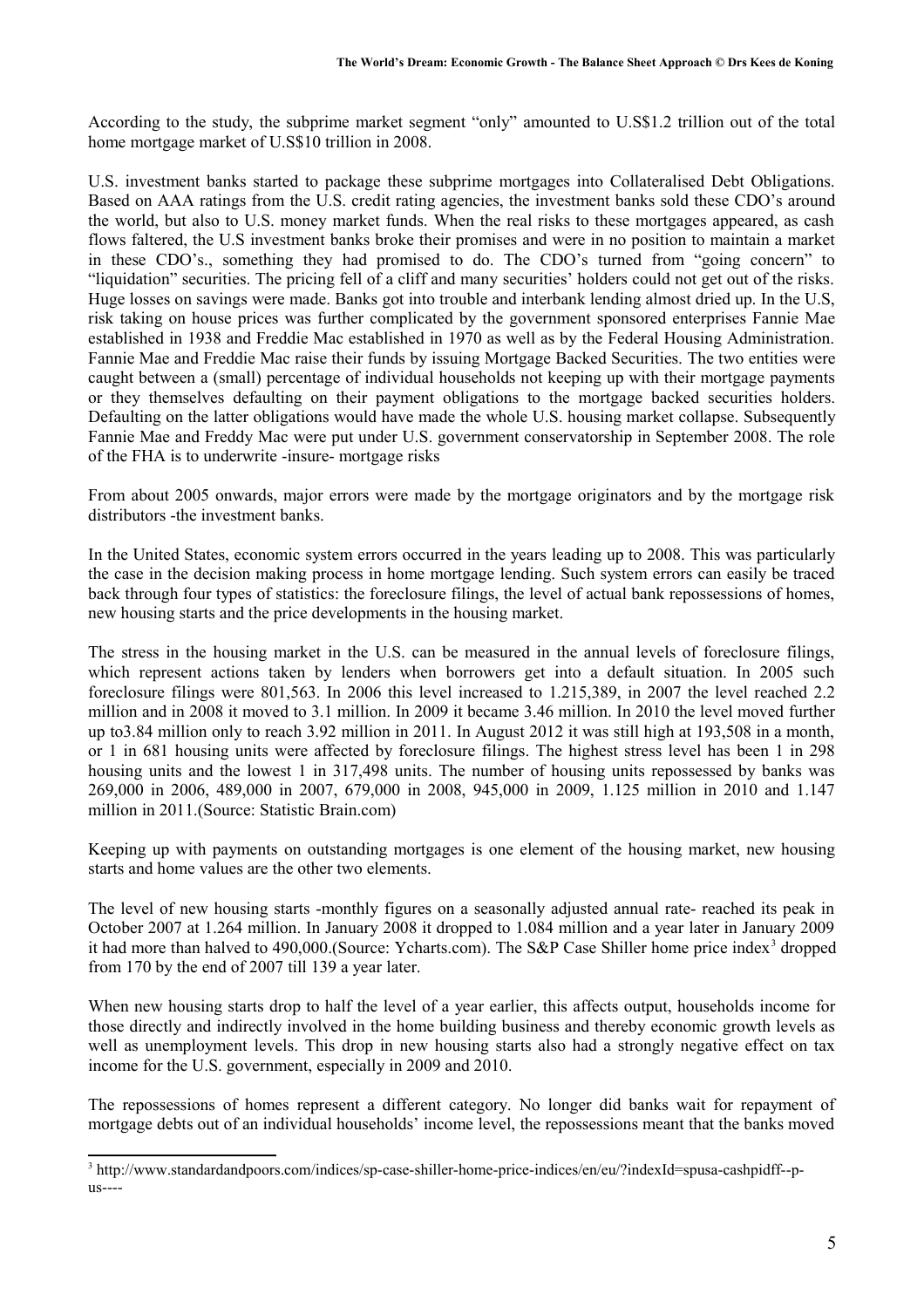their action to the asset side of a household's balance sheet. Once banks take possession of a home they will want to cut their losses on the property. It usually means that the net equity in the property has already been wiped out - a loss to a household's net worth. Secondly the extra supply of "second hand" homes puts all home values under severe strain as evidenced by the drop in the S&P Case Shiller index in 2008. Such repossessions and sales do nothing for economic growth, as the houses have all been build in earlier periods, but they do affect households' net worth values, through the change in speed of home values' depreciation.

The mistake in granting mortgages to people who could not afford such mortgages is that 850,000 rather than 269,000 used houses came on the market with a for sale sign in 2008. In total 4.4 million of such second hand houses came on the market in the five year period 2007-2011. On average 880 000 second hand houses per annum came to the market over this period. The impact of collecting mortgage payments out of household's incomes is bad enough for the families involved, but the impact of selling off 880 000 second hand homes annually for the last five years -the balance sheet method- has had a serious negative effect on all 78.6 million home owners in the U.S. The average U.S. home owner saw its home value drop from \$289,000 by the end of 2006 till \$205 000 by the end of 2011. 78.6 million home owners lost on average \$84 000 of their savings -for many their main source of savings- over the five year period. The difference between the income recovery method and the balance sheet recovery method is immense. The first one only involves 5.5% of the home owners, the doubtful debtors, while the balance sheet method affects all 78.6 million home owners.

The clash between the banks' actions and the interests of their clients -the individual households- became evident in 2006 and even more so in 2007. On the one hand some banks and some originators were pushing sales of home mortgages without due regards for risks. Regretfully for prudent banks, the behaviour of imprudent lenders affects the prudent banks' risk portfolios as well. The increased level of foreclosure filings in 2006, 2007 and 2008 showed that the banking system collectively had sold mortgages to people who could not afford it. They did not have the cash flow to service their debt. The forced house sale program spread the effects to all households owning a property and indirectly to all American households.

What one should note is that the mortgage periods agreed between banks and their clients do not coincide with the lifespan of a property. The mortgage periods will always be substantially shorter than the economic lifespan. Secondly home loans are often made on a variable interest rate basis, leaving individual households with a home related interest rate risk over their income levels. Usually households have no way of avoiding such risk.

What forced sales of homes do is to shorten the financial lifespan of a home. Banks increase the speed of financial depreciation of homes for their own profit motive; while the individual household's economic depreciation stays at practically the same level (see section 1.3). Economic and financial lifespan depreciation starts to deviate. This affects the net worth build up by individual households as retained in their own homes. The liability side of the individual household -the mortgage amount- does not change, but the asset values change. This leaves the individual household with a loss in equity value: the value of the households' savings in their home. The economic value of living in one's own home does not change for all practical purposes, but the potential financial buffer of their build up equity in their home changes. Bank's actions to get out of the non-performing home loans through the balance sheet method, directly negatively affects the net equity position of all 78.6 million individual households who own a home and indirectly all American households. Irresponsible lending practises are translated into having a major negative impact on the financial net worth of all home owning individual households. A small group of doubtful home loan borrowers, mainly caused by irresponsible lending and risk transferring practices as described in the Deutsche Bank study, make all individual households lose equity net worth in their homes, even for those who never borrowed a cent. The short term profit objective of banks led to huge home equity losses for individual households during 2008 and following years. The balance sheet actions of one group of institutions -the banks- negatively affected and still affect the net worth of all U.S home owners.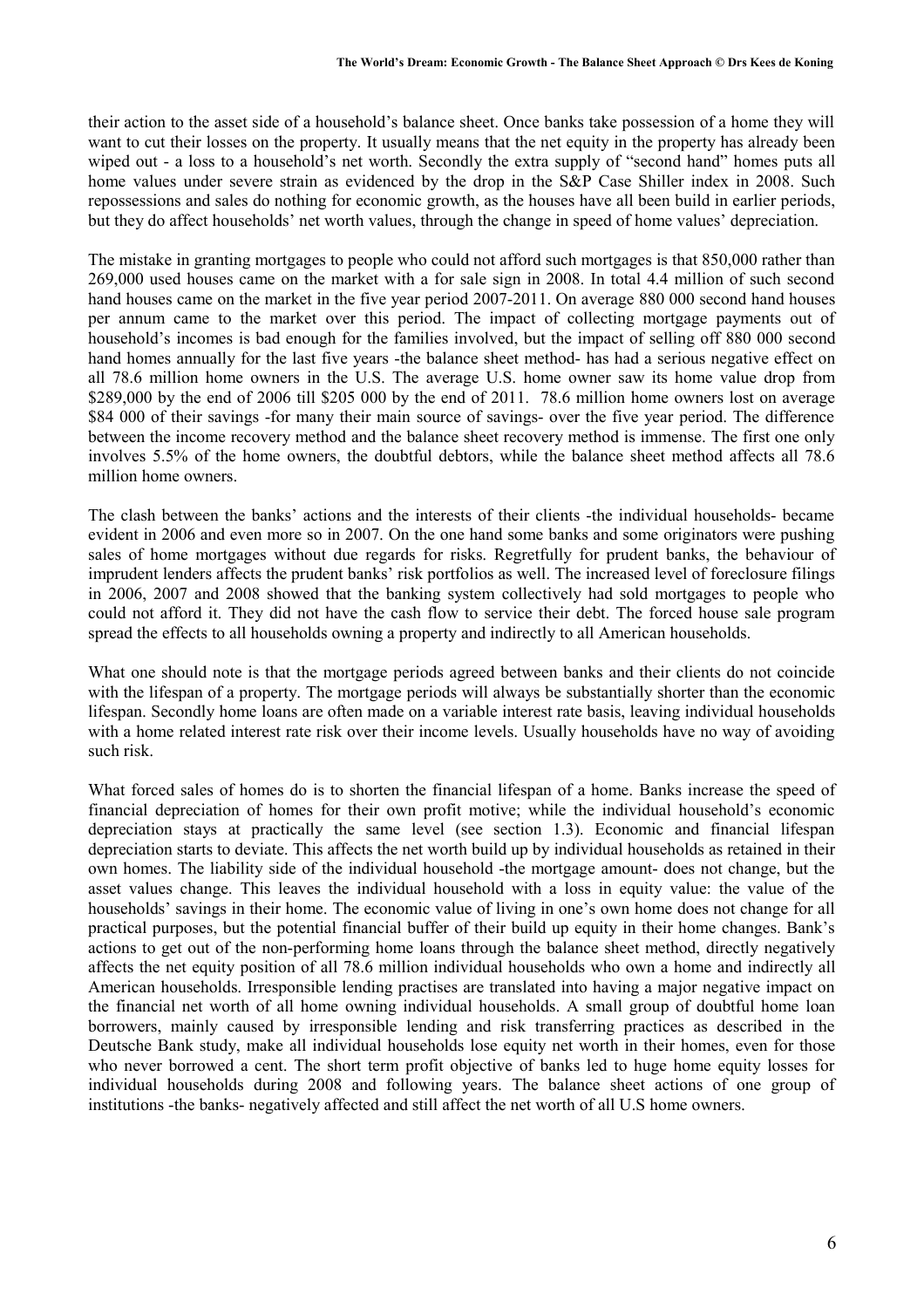#### **1.3 Economic Life Span of Homes**

The Balance Sheet approach requires to make an assessment of how home values should be depreciated. Accountants and auditors, whose job it is to normally assess such values, do not spend much time on individual clients, as individual households usually do not require audited accounts.

If individual households were in a position to buy their home outright without relying on outside sources of funds, the question could be asked: What is the economic value of having the use of one's own home? Is the value of living in one's own home different from one year to the next? How should the acquisition price of the home be depreciated over time? Such question is all the more relevant if one considers the "What if" situation, whereby all households would have been able to buy their homes without any loans. The result would have been that the current balance sheet crisis would not have happened. The involvement of the financial markets did make it happen.

Four elements stand out:

(1) Generally speaking the owner-occupier does not buy a home for it to be traded in a market place. The aim of acquiring a home is to live in it. If there is no aim to trade, there is also no market value as such. There is an acquisition price and a potential future sales value as and when the needs of the owner-occupier change and a different type of home is required.

(2) The economic life span of homes is usually at least fifty years and in many cases very much longer. Some homes need modernisation from time to time, but apart from occasional updating and common maintenance, homes require very little else. It is an asset which gives a benefit over an individual's lifetime and sometimes longer than that.

(3) Usually -and this should be common practice- home owners pay back their mortgage loan on a monthly basis, which also includes an element of saving. The savings element constitutes the owner's income contribution to his own balance sheet; it increases or should increase the net equity position of a household. The savings element can easily traced back to the Fed's net worth data. From 1995 till and including 2005, the owners' equity percentage in household real estate varied very little; with the variation between about 58 and 60%. This happened in a period that the values of households' real estate increased from \$8.1 trillion in 1995 till \$22.0 trillion by the end of 2005. In 2006 the turn around came when the increase in the level of home mortgages exceeded the value increase in households' real estate by about \$300 billion and the owner's equity level fell to 56.5%. The latter level continued to drop till the end of 2011 when it reached 39.7%. From 2006, for the first time in a long period, American home owner households saw their equity investment in their own homes drop in value. They reacted not by saving less but by saving more and borrowing less. Collectively American home owners changed their economic behaviour by actually reducing their outstanding home loans amount by \$1 trillion over the last five years or annually by, on average, \$200 billion. In doing so, they did not increase the home loans level annually by some \$ 700 billion as was customary in the years up till 2006. Since 2007, the equity levels build up in the homes -the accumulated savings- were rewarded with a very high "implied" negative rate of interest. The reasons for it were explained in the previous section. A glimmer of hope has occurred in 2012.

(4) In 1995 home values represented 28.5% of the total net worth of American households. By 2005 it had risen to 36.0%. This happened over a period that American home owners had been able to maintain practically the same equity percentage over the whole period, in other words their savings efforts kept up with the homes' values appreciations. Regretfully, due to factors beyond their control, this percentage did drop to 26.9% as per the end of the second quarter of 2012. Such percentages matter as they -combined with the data on net worth and households' real estate values- show the implicit "interest earnings" over accumulated savings of one type of assets held by the American public: homes. Over the period 2006 till currently, this interest rate development showed an extremely negative reward for home savings. In figures for the three years 2006, 2007 and 2008 the home assets values minus home liabilities were respectively \$12.389 trillion, \$10.276 trillion and \$7.043 trillion. These figures reflect the net equity -savings levelsincorporated in the U.S. households' real estate for the three years. The return on equity -the implied interest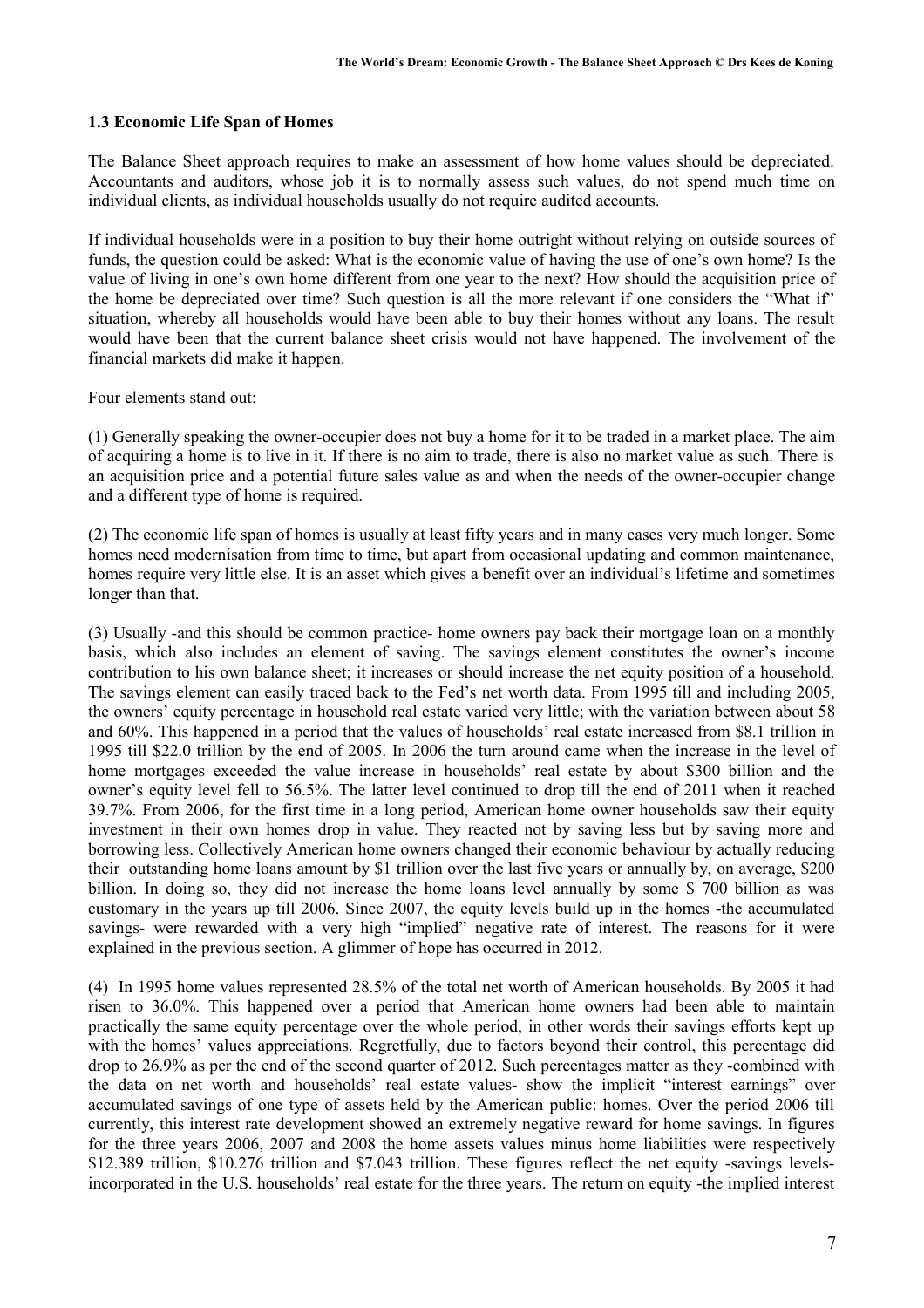rate- in 2007 on homes was -17%; in 2008 another -31.4%. As stated before, the cause was not that the borrowing levels moved, but the asset values did. The collective individual households' net equity level in homes in 2008 dropped below the year 2000's equity level of \$7.384 trillion. All figures are in current US dollars, which make the returns even worse for the 2008 figures. What one has to realise is that the banks might have given themselves the right to sell off other peoples' homes, but home owners can collectively never exercise this right. They need a home and are the innocent victims of this flawed process. The whole home loan adjustment process reflects one of the flaws in the American econsystem; many other countries apply the same system as well.

The benefit of living in one's own home -fully funded from own savings- cannot be expressed in money terms in the usual way. One saves rent payments, but why would one compare such savings with the return over the original cash lay-out as no rent payments (cash flow) take place? One also saves on the interest payments as there has been no borrowing. Again why would one apply current interest rate levels over a home acquisition which may have taken place years ago in a totally different interest rate environment? If rents and interest rates are not useful in assessing the value of the benefit of living in one's own home, what is? The logical conclusion is to treat one's home as an asset which is to be depreciated over its useful life. The only reasonable yardstick is an equal depreciation amount per annum based on the original purchase price, corrected only for the variation in households' real estate values from one year to the next, but depreciated over the remaining life time.

A calculation example may make it clear. Assume Mr Johnson bought a home outright for U.S. \$100,000 in 2007 with an expected life span of say 50 years. This means the depreciation amount is U.S. \$2,000 per annum. According to the U.S. Balance Sheet of Households as published by the Federal Reserve<sup>4</sup>, home values dropped from \$20.844 trillion in 2007 till \$17.558 trillion in 2008, a drop of 15.8%. If this drop is spread out over the remaining lifetime of 49 years, this implies 0.322% per annum. Apply this to \$2,000 and the depreciation amount becomes \$1,993.56 per annum for the remaining 49 years. The dates of 2007 and 2008 were chosen on purpose, as the drop in home valuation was the steepest for at least 25 years.

The variables for assessing the economic benefits of living in one's own home are the acquisition price, the expected lifetime of the property, the level of home improvements and the level of changes in home values, however the latter corrected for the remaining life time period.

## **1.4 Economic implications**

## **1.4.1 Individual Households**

In 2006 owner occupied housing represented 34.6% of the total net worth of individual households in the U.S. The owners' equity percentage in their homes stood at 56.5%. The events in 2007 should have alerted regulators and policy makers that something was going wrong. The equity percentage of owners' real estate dropped to 49.3% and dropped further to 40.1% in 2008. In the household's balance sheets the liability is non-variable -households generally cannot pay back home mortgages quicker than income levels permit- and the asset value became the variable. Collectively all home owners did not enter into increased levels of borrowing in 2008, but they were punished by the actions of banks trying to get out of a small increase in doubtful home mortgages via the balance sheet method. What one should consider is how such small percentage changes can have such a great impact. The construction of 1.264 million new homes at an annualised basis on the top of the market in October 2007 meant that the average lifespan of the newly build homes was 62.5 years. The latter represents the number of years it would take to replace the total owner occupied housing stock. By January 2009 with 490 000 new homes being build on a per annum basis, it meant that the average lifespan of the new homes had changed to 167 years. This change in lifespan shows how economic activity was not based on real factors but on a financial market driven liquidation sale. When households want to move, they offer their house for sale and generally buy another one. When banks force people out of their homes, there is no replacement factor. It has the same effect as if new homes come onto

<sup>4</sup> http://www.federalreserve.gov/releases/z1/current/z1r-5.pdf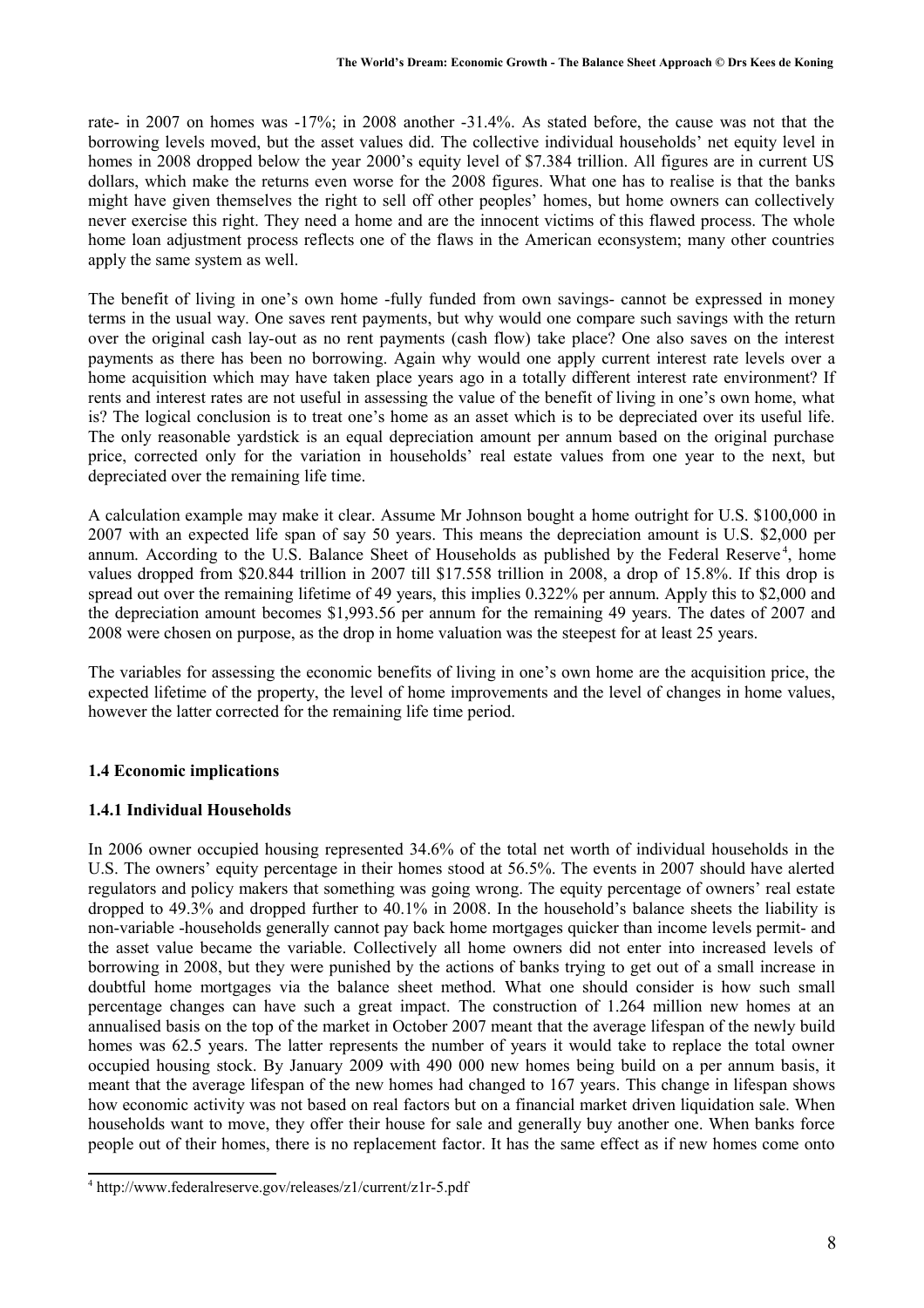the market. Under such circumstances, builders of new homes cannot compete with banks; they are driven out of the market. One can no longer speak of normal market conditions if home builders are driven out of their jobs by bankers. The home value prices are based on false market information. They cannot be based on an average lifespan of 62.5 years at one moment and 15 months later at 167 years.

The application of the balance sheet method by the banks -forced sales of homes- had another highly undesirable side effect. Instead of rewarding savers for putting money aside to reduce their debt on the home, the balance sheet method application by the banks turned the return for all savers into major savings losses on an asset which should be regarded as safe as houses as pointed out in the previous section. The initial forced sale of homes in say 2008 also had a long lasting impact on the value and wisdom of putting more savings into the home, which individual households did to an extent of nearly \$1 trillion between 2007 and the end of 2011. The latter repayment actions were basically intended to protect the asset -the home- in order to get the owners equity percentage back up to around 58% of homes. These actions were certainly not based on steps taken to improve the returns over existing savings locked up in the home. The trend line of increased collective borrowing for home financing to the extent around \$700 billion per annum, which was customary till 2007, was broken and the owners collectively decided to pay back about \$200 billion per annum from their mortgage debt from 2007 till currently.

Such a negative impact adds up to approximately \$900 billion per annum, equivalent to about 6.5% of annual U.S. GDP. The increasing number of households and the increasing government budget deficits prevented such negative growth impact to stay at the level of -6.5%. However a preferable situation would have been to reverse the house price decline quickly, so that the individual households' net worth levels and the government's budgets would not have been so seriously affected in 2009, 2010 and 2011.

The latest figures of September 2012 show that, in the U.S., new home building is finally on the way up with an annualised volume of 872 000<sup>5</sup> new homes being constructed. This brings the average lifespan down to 91 years. House prices are also finally turning the corner with a 3% rise from the second quarter 2011 till the second quarter 2012.<sup>6</sup> At the same time, the home ownership equity percentage also jumped to 43.1% in the second quarter of 2012 based on reduced borrowing levels and increased home values. Perhaps there is a glimmer of hope.

## **1.4.2 U.S Banks**

Regretfully it is not the action of many, but the actions of a few, which spoil it for the rest of the banking sector. Aggressive sales techniques were not applied by all, but the herd instinct -called competition and bonuses- induced many banks to follow one another. A newspaper<sup>7'</sup>s headlines of 25<sup>th</sup> October 2012 encapsulate banks' actions very well. "Banks could face thousands of new claims over mis-sold interest rate swaps"; "Bank of America faces \$1 billion lawsuit over Hustle mortgages related to Countrywide, once America's biggest mortgage lender"; "Royal Bank of Scotland agrees to settle with Nevada's attorney general after an investigation into its US 'reckless' mortgage loans"; "Ex-Goldman director jailed over trading"; "SocGen rogue trader loses appeal over Euro 4.9 billion fraud" and finally "Small businesses have 'vital' overdraft limits cut by banks". The same newspaper also carried the headline"More protection for 'mortgage prisoners' at mercy of lender".

This one day selection of headlines shows that banks both in the U.S. and in Europe have been acting strongly in their own short term interests rather than in that of their clients. In the case of the U.S. home mortgages, the banks' balance sheet related actions had very negative effects on nearly all the individual households' net worth levels and thereby on economic growth levels in the U.S. Banks did shoot themselves in the foot by their own -short-sighted- actions.

<sup>5</sup> http://www.bloomberg.com/news/2012-10-17/housing-starts-in-u-s-surged-in-september-to-four-year-high.html

<sup>6</sup> http://www.fhfa.gov/webfiles/24216/q22012hpi.pdf

<sup>7</sup> http://www.telegraph.co.uk/finance/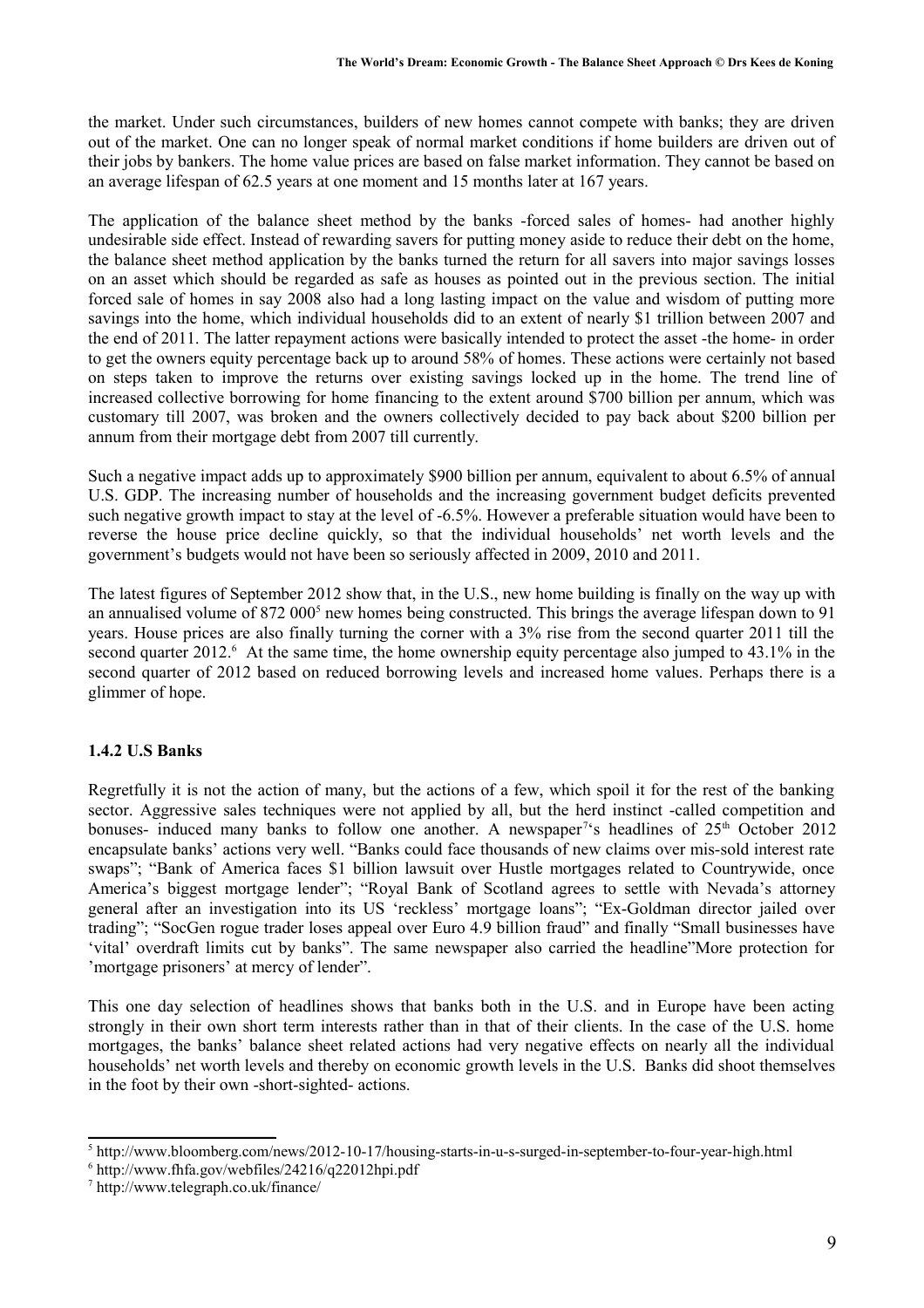The flaws in the U.S. econsystem as applied by the banks in the home mortgage market involve all the elements as set out in the Deutsche Bank study plus a few more. They are:

(1) 38% of the subprime mortgages required no down payment. One is not serious about bank risk management if only one side -the lender- takes all income risks and the borrower does not give up any of his savings. This bankers' method forced the risks towards an excessive reliance on the asset: the home.

(2) 37% were interest only mortgages. Again the risk is skewed against the income method as no equity buffer is build up and reliance for repayments becomes practically totally dependant on the value of the asset. Both lender and borrower gamble upon a rising house price, the wrong type of long term funding. From a household perspective the principal loan amount does not decrease.

(3) Banks and mortgage sellers were not serious in that in the case of 43% of the subprime mortgages no proof of income was required. Self certification is not the best method to check whether the borrower can afford the loan servicing. Again such lack of bank integrity showed that the banks attached more importance to home values than to the income flows of their customers.

(4) 80% of the mortgages granted were mortgages which had a build in steep hike in mortgage interest rate applicable after the initial period of some 2 years. This risk is of course a risk taken by the borrower, but again the lenders failed in their stress tests of the clients' income flows. Again this action pattern collectively pushes the risk taking towards the balance sheet approach, the home value.

(5) Investment banks with the support of the credit rating agencies multiplied the risks by transferring such risks to domestic and international buyers via CDO's. Again the gamble was totally skewed towards house prices going up, rather than coming down. Foreign buyers, but also American money market funds did not and could not check on the ability of individual households to repay the mortgages. They believed the promises as made by the investment bankers and the credit rating agencies. In many cases the CDO holders did not even have a legal title over the mortgages. Such promises were broken by the sellers: the investment bankers.

The drop in house prices caused by the actions of some U.S. banks also required the U.S. government to come to the rescue of two main supporters in the home acquisition process in the U.S.: Fannie Mae and Freddy Mac. This happened in September 2008. The role of these entities is well spelled out in a study<sup>8</sup> made in 2010 by the Congressional Budget Office and called: "Fannie Mae, Freddy Mac and the Federal Role in the Secondary Mortgage Market". This role is hugely important as in 2009 three quarters of all new residential mortgages got either a Fannie Mae or Freddie Mac involvement according to the study. Together with the Federal Housing Administrations' role of insuring against home loan risks, the current situation is that 95% of all new mortgages have a link to these three institutions.

## **1.4.3 Fannie Mae and Freddy Mac and the Balance Sheet Approach**

Prevention is better than a cure. The reason that Fannie Mae and Freddy Mac got into trouble in 2008 is that these institutions carried both the income related risks on individual households -the credit risks, the liability side of households' balance sheets- as well as the funding risks for the asset side of households -the homes. This sounds logical, but it is not necessarily the case. In covering both the income and the asset risks, the combined risks taking became the institutions' Achilles Heel during 2008.

Fannie Mae was established just after the Great Depression of the 1930's. Its aim and that of Freddie Mac as well, is to provide liquidity, stability and affordability to all American households who wish to purchase a home. For many years this role was fulfilled with great success. However the success was undermined when investment banks saw an opportunity to privatise the risks associated with home mortgage lending. From

<sup>8</sup> http://www.cbo.gov/sites/default/files/cbofiles/ftpdocs/120xx/doc12032/12-23-fanniefreddie.pdf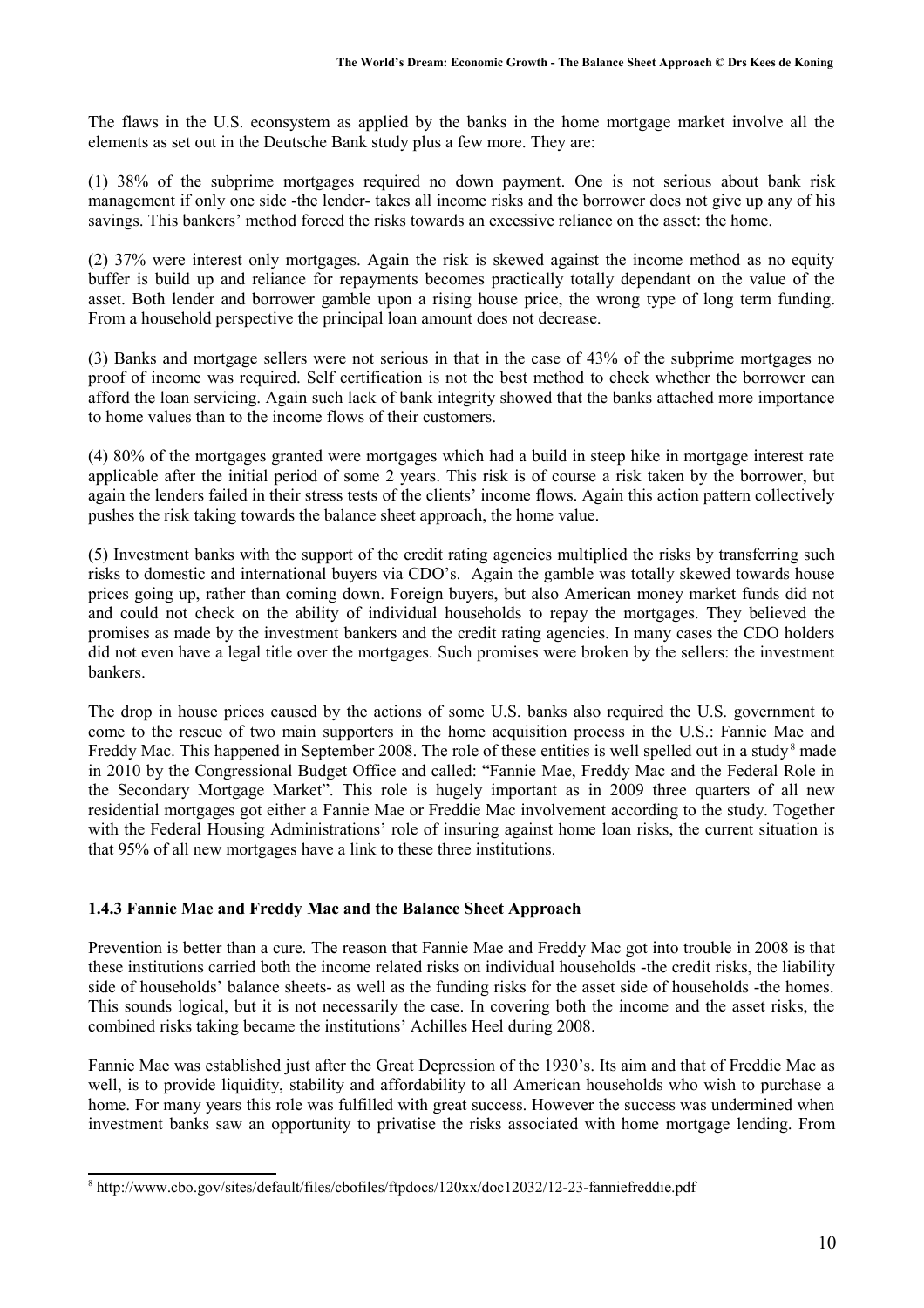being sidelined during the run up to the crash in 2008, the return of the three institutions has been impressive as they currently cover some 95% of all new mortgages granted.

Fannie Mae and Freddy Mac buy home loans from banks and other mortgage originators provided they meet strict standards all related to sensible mortgage risks decisions. They subsequently package them into mortgage-backed securities and they guarantee that principal and interest are paid on time to the outside investors. Currently they fund or guarantee about \$5 trillion out of a \$9.6 trillion home mortgage market (second quarter data 2012). With an involvement in 95% of new mortgages granted, their relative position will improve even further. In section 4.3, some recommendations will be formulated in line with the Balance Sheet approach. Such recommendations will be set off against other proposals which have already been made in order to reorganise the home loan structure in the U.S.

Apart from the study by the Congressional Budget Office, many scholars have studied and made clear proposals on how Fannie Mae, Freddie Mac and the FHA should all be fitted together. The Center for American Progress has funded its own group of experts and it has set out a list of another 21 proposals<sup>9</sup>.

## **2. The U.S. Government and the Balance Sheet Approach**

## **2.1 Assets, Liabilities and Income**

In the U.S. the Government publishes a Citizen's Guide to the Financial Report of the United States Government. The latest version covers 2011.<sup>10</sup>

Before setting out to what happened to the U.S. Government's Budget, a few remarks need to be made about the character of a government as an economic household. Governments around the world are in some ways like individual households, they are mainly income and expenditure oriented. They are however unique in that being a government household, they can borrow funds in the financial markets, in case income levels do not suffice to meet expenditure levels. Governments are also unique in that they create debt - a balance sheet item- which is not covered by Ministers paying such debt back out of their own incomes, but by the collective of individual households having the responsibility of paying more taxes in the future. All private sector households -companies and individuals- can only borrow against their own future income levels or to a limited extent against their asset values. This limits the private sector borrowing capacity. Governments generally do not build up huge assets' bases. In the case of the U.S. its asset base as mentioned in the Citizen's Guide was \$2.7 trillion per 30 September 2011 on an income base of \$2.4 trillion. The same report mentions that the total Government debt per same date was \$14.8 trillion. The Congressional Budget Office reckons -as a preliminary figure- that the government debt increased by \$1.09 trillion in fiscal year 2011- 2012, bringing the current debt level up to \$15.9 trillion. The ratio of government debt to government income level is around 6.6 times. The U.S applies a Federal Debt Ceiling level, which leads to substantive discussions in Congress before a new bill increasing the ceiling is approved.

The Citizen's Guide also issued a warning: "If budget deficits continue to occur, the Government will have to borrow more from the public. Instances where the debt held by the public increases faster than the economy for extended periods can pose additional challenges".

What is striking is the extent to which the Government of the U.S. has become the victim of the home mortgage debacle, just like home owners. In 2008 the budget deficit nearly tripled from \$163 billion in 2007 till \$455 billion in 2008. As a consequence of the home mortgage debacle it tripled again in 2009 till \$1.42 trillion. It came somewhat down to practically \$1.3 trillion in both 2010 and 2011.

<sup>9</sup> http://www.americanprogress.org/issues/housing/news/2012/08/02/12025/the-5-trillion-question-what-should-we-dowith-fannie-mae-and-freddie-mac/

 $10$  http://www.gao.gov/financial/fy2011/11guide.pdf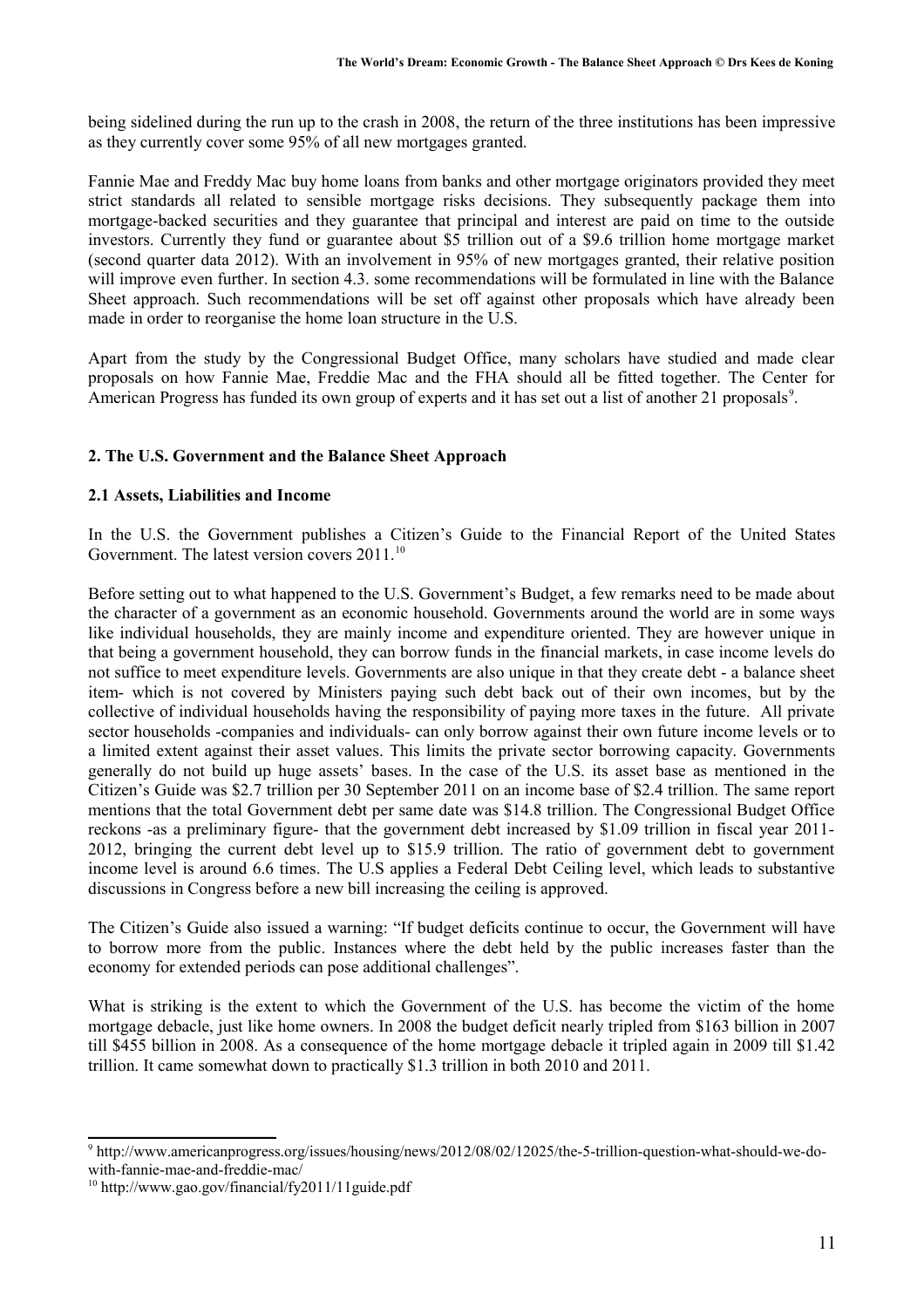In the above, the negative influence from the households drop in home values was calculated as a loss of around 6.5% of GDP per annum based on individual households reducing their absolute home loans level by practically \$1 trillion over the period 2007-2011 and also by not taking up the usual annual increase in home loans as was common between 1996 and 2006 of around \$700 billion per annum. These actions had a negative impact on GDP of about \$900 billion per annum.

Such negative influences showed up on the Revenues side. In 2009 the actual Revenues dropped by \$463 billion as compared to 2008. Taking into account that Revenues would have grown with the economy by some 1.5% per annum, the Revenue drop should also include about \$40 billion due to the lower economic growth effect. This led to about a \$500 billion drop in Revenues. The actual budget deficit was \$962 billion more than in 2008, which means that the "automatic stabilisers" implied an extra expense of \$462 billion for the U.S. Government in 2009.

What the subsequent two years 2010 and 2011 showed was that only a very minor improvement took place in the budget deficit during these years. The asset based home value adjustments, forced through by the banking sector, continued practically unimpeded; as a consequence both individual households were faced with a severe loss on savings accumulated in the homes and the government continued to face revenue losses and additional expenditures at an increased level from previous years.

If, as stated in the introduction, the drop in home values could have been avoided and the net worth of individual households would have improved in line with the experience of 1996 till 2006 with \$3.2 trillion per annum in Country Profit - the net savings level of all individual households-, than it would have been very likely that the government's budget deficit would not have increased by the \$962 billion as it did in 2009 compared to 2008, but by a very much smaller amount. The same applies for 2010 and 2011 and also for the figures when they become known for 2012. One can make an estimate of the impact of the balance sheet crisis on government debt over the period 2007 till the end of fiscal year 2011. In 2007 the budget deficit was \$163 billion on government revenues of \$2.63 trillion or 6.1% of revenues. If this line had continued the Federal government deficit funding needs would have been some \$3.8 trillion less over this period (2007-2011) than they actually were.

A more immediate problem is that tax concessions on the income side are coming to an end on 31 December 2012 raising both individual and corporate taxes, while at the same time expenditure cuts are also to be implemented over the next fiscal year. This problem is often referred to as the fiscal cliff. According to the Congressional Budget Office the corrections to the Federal Government income and expenditure levels is expected to lead to a budget deficit reduction of \$607 billion or 4% of GDP from January 2013 and stretching into 2014. As elections for President and Members of Congress have just been concluded, it is too early to say if a compromise solution will be reached between Democrats and Republicans before the end of 2012 or that these matters will drag on into 2013. The only observation one can make is that the negative influence on economic growth arising from the forced sales of homes is just starting to become slightly less, as evidenced by the latest data, but that the growth of the four other main elements of Country Profit apart from homes: Corporate equities, Mutual fund shares, Pension fund reserves and Equities in noncorporate business seem still to be in a rather fragile state. These elements together represent 56.8% of the total net worth of all individual households as per the end of the second quarter 2012. The savings rewards over corporate equities, mutual funds and pension funds are still in negative territory and it is recommendable that those matters are first remedied before major changes are implemented in taxation levels.

With the statistical database available from the Federal Reserve on individual households net worth, with the Citizen's guide to the 2011 Financial Report of the United States Government and some other databases, it has been relatively easy to analyse how economic developments took place and what could have happened if the home asset conversion into cash had not occurred or occurred at a much slower pace. It is another matter to see which policy actions could be taken under the current circumstances to help increase economic growth with -in the background- a U.S. government which needs to reduce its deficit at the same time and perhaps even starts to consider how to gradually repay some of its debt. In the next Section attention will be paid to three other aspects which influence Country Profit levels. They are Time and Savings deposits, Corporate and Equity in noncorporate business and Pension Fund reserves.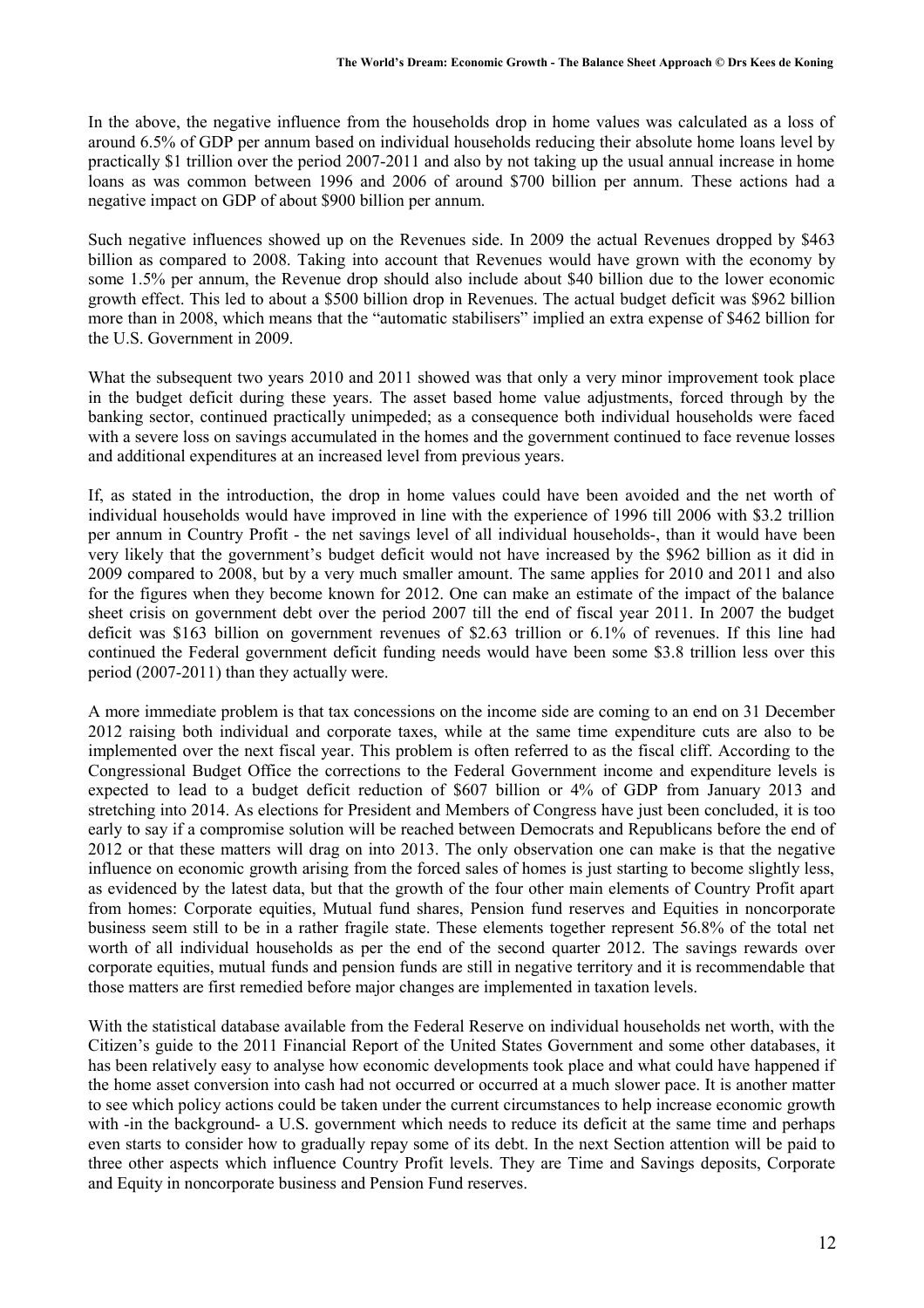## **3 Country Profit Generators**

#### **3.1 Time and Saving Deposits and Money Market Fund Shares**

In times of economic upheaval one can expect that individual households will adopt a cautionary attitude to risks. The Balance Sheet data on Individual Households as supplied by the Fed confirms this. Time and savings deposits plus money market fund shares, both reflecting the short term liquidity that households prefer to maintain, did increase in absolute and even more so in relative terms, the latter as a consequence of dropping house and share prices. For instance the combined assets in deposits and money market funds were \$6.6 trillion in 2006, \$7.3 trillion in 2007, \$7.7 trillion in 2008 and \$7.6 trillion in 2009. The precautionary motive was clearly present as interest rates on short term deposits dropped since 2007, but this obviously did not deter households to improve their short term savings relative to their total savings. Per the end of the second quarter of 2012 the combined asset level of these two items reached practically \$8 trillion.

One element is the reward over these savings. While most of the deposits with banks are safe in the sense that a loss of principal amount is unlikely with the deposit insurance schemes, they are not safe from a reward point of view. The current level of interest received over short term time deposits is less than the inflation level in the U.S., implying a real negative interest rate reward.

#### **3.2 Corporate and Equity in noncorporate business**

The clear conclusion out of the Balance Sheet of Individual Households is that the value of the corporate equities and the equity in noncorporate business together was higher in 2007 than it was as per the end of the second quarter 2012. The actual figures are \$18.85 trillion as per end of 2006 and \$16.9 trillion currently. The Dow Jones Industrial Index was 14 165 in October 2007 and stands to-day -7 November 2012- at exactly 13 000, which represents a drop of 8.3%. The equity values of both corporate and noncorporate businesses, which represent all companies, dropped by 10.4%.over practically the same period. Such values represent one of the main balance sheet items of individual households. Companies through their activities employ many, many workers who make a living out of the production process. Companies create incomes for employees and pay dividends to shareholders, both elements are contributors to economic growth. Companies and their employees also pay tax which allows the government to spend. Companies in their contributions to Defined Benefit pension schemes also help individuals save to create a pension pot.

The income items - salaries and wages, taxes, and dividends- helped economic growth. The company contributions to building up pension pots for their employees helped company income being turned into assets for future use. The total result of all company activities in the U.S. over the last five years was not that companies did not create profits and shared income between employees and shareholders, but that the net result of all these activities did not add value according to the national balance sheet of individual households. The return over the savings invested in the U.S. company sector turned negative over the last five years.

One article in the U.K. Daily Telegraph of November 3, 2012 showed this fact extremely clearly. It stated: "If one would have invested £1,000 five years ago in the shares of Britain's biggest banks they would now be worth for HSBC £810, for Bank Santander £534, for Barclays £452, for Lloyds Banking Group £83, and for Royal Bank of Scotland £58." Banks, on both sides of the Atlantic, have not looked particularly well after their savers over the last five years. This fact has been extended to all company values together.

One can safely assume that if demand levels would have been higher over the last five years -implying a higher rate of economic growth- then the combined values of companies would have shown a positive growth pattern.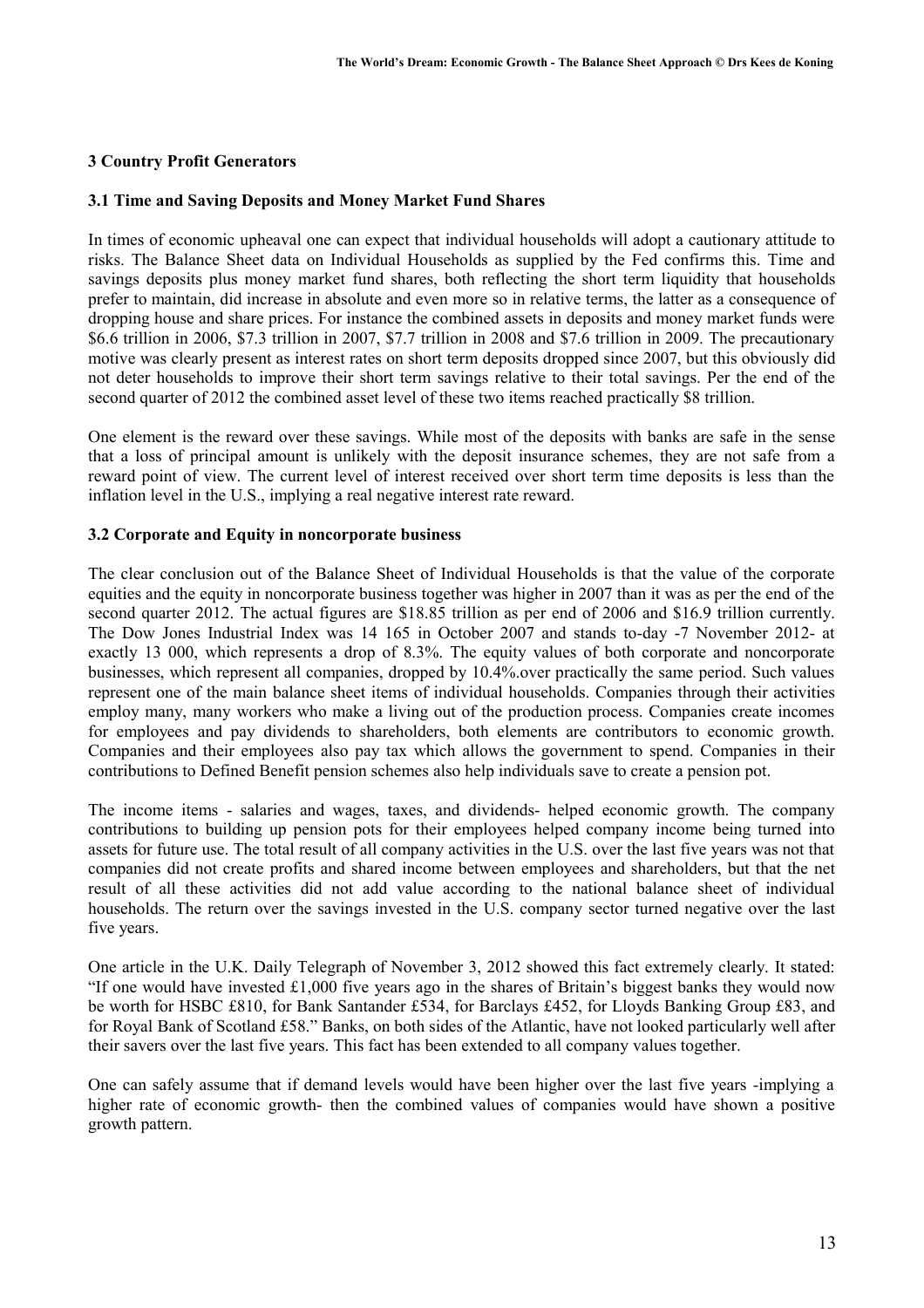#### **3.3 Pension Fund Reserves**

Nothing exemplifies the level of savings so much in a society as the pension funds' reserves. They are the balance sheet item from which individual households hope to draw a decent income once they retire. They are assets on which income will be released far away in the future for the younger generations. Their assets include: shares, government and corporate bonds. All pension assets are owned by individual households. These assets may be managed collectively but the right to a specific pension amount is fixed in a pension agreement and is often subject to investment results even for Defined Benefit schemes.

The OECD publishes an annual overview of the pension fund situation around the world, called Pension Markets in Focus<sup>11</sup>. A number of aspects highlighted in this review deserve particular attention.

The first element is scale or size of the pension sector compared with GDP levels. To start with the U.S., while the U.S. -among all countries in the world- does not have the highest savings ratio as compared to GDP -its ratio was 70.5% of GDP in 2011- in absolute terms with \$13.1 trillion in savings as per the end of 2011, it represented 65.1% of all pension fund reserves in the world. The latter level was \$20.1 trillion as per end 2011. Countries with a higher ratio of pension savings relative to the size of their GDP as compared to the U.S. are: The Netherlands 138.2%, Switzerland 110.8, Australia 92.8%, the United Kingdom 88.2% and Finland 75.0%. One may note that for the U.S., individual retirement accounts have not been included in these figures. Towers Watson in their global pensions' asset study  $2012^{12}$  estimates such IRA's to be worth \$2.93 trillion as per the end of 2011.

The second element is the return on assets. One element which needs highlighting is the accounting issue for the returns on assets, the income level out of assets. Pension funds are obliged by the pension supervisory agencies to "mark-to-market" their mainly government and some other bond portfolios. In the declining long term interest rate environment -as happened especially over the last five years- pension funds have had to book capital gains. Such drop in interest rates has happened in the U.S. but also in the stronger European countries including the U.K. and the Northern Eurozone countries. The implication has been that government bond values held in pension fund reserves increased for no other reason than that new issues came out with a lower interest rate than the prevailing average interest rates on the bonds held in the pension funds' portfolios. The result: pension funds booked gains on the balance sheet; capital gains which made them temporarily look better. The reverse effect will happen when long term interest rates will start going up again. However, simultaneously when booking the capital gains or losses, new contributions come in. These need to be invested at the interest rate of the day. As contributions out of incomes are only a small proportion of pension assets build up over time, their effect on the overall yield cannot outweigh the capital gains or losses booked over the whole bond portfolio.

For pension funds, which have at least a 40 year time horizon, the aim is to build up financial assets for future use. With this aim in mind, only those gains should be booked which are in line with keeping assets to maturity; therefore not a mark-to-market valuation, but a "mark-to-maturity" one. For pension funds income gains have a much greater long term value than short term capital gains. Pension funds prefer or should prefer a higher real reward in current cash terms over accounting gains or losses.

It is for this reason that the pension fund industry was generally unhappy with quantitative easing practices as the latter suppresses interest rates to very low levels, while the risks to individual households -the total size of a government's debt- does not decrease. In fact, government debt levels in many countries have risen rather rapidly over the last five years.

<sup>&</sup>lt;sup>11</sup> http://www.oecd.org/finance/privatepensions/pensionmarketsinfocus.htm

<sup>&</sup>lt;sup>12</sup> http://www.towerswatson.com/assets/pdf/6267/Global-Pensions-Asset-Study-2012.pdf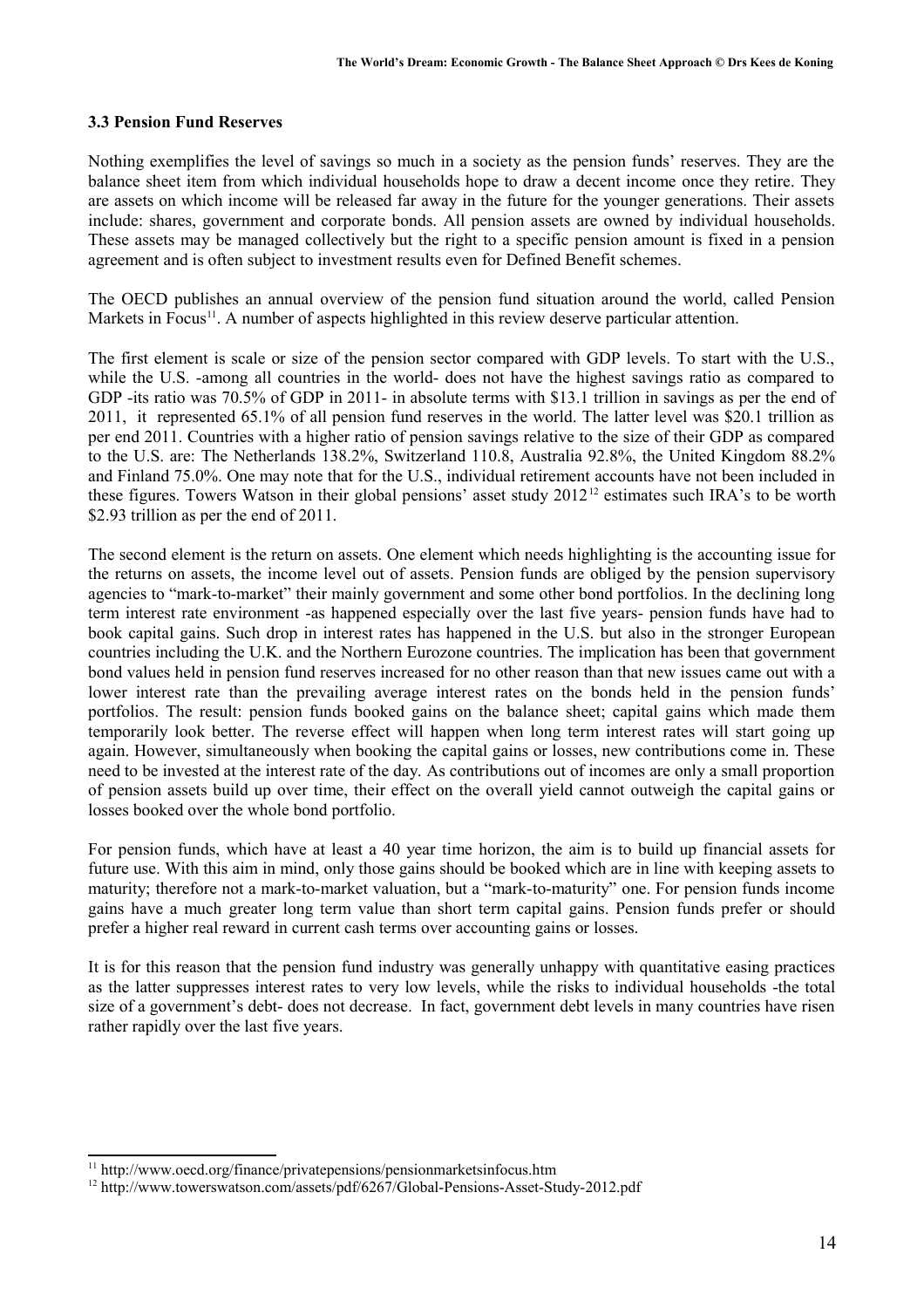#### **4. Policy Considerations.**

#### **4.1 Introduction**

An "Econsystem" is a complex set of different types of households, which each make their own financial decisions, but whereby the decisions made by one type of household is dependent on what other households decide. Some decisions may harm others, which may have an effect on everyone.

In 1934, after the Great Depression, deposit insurance was introduced in the U.S. The aim was to protect the public that in case of a bank going bankrupt their cash would be safe. The 2008 crisis showed that banks can also seriously damage customers' wealth and the whole economy by moving from an income based lending programme to an asset based system. Customers' cash may be safe, but their savings in their homes were certainly not. Individual households lost on average 28.9% of their savings in their homes, since 2007. The cumulative effect of this risk to savings was spread via the reactions of the individual households. They started to save more in order to protect their homes and borrow less for new home building. The effects of the value drop in housing affected the banks and insurers themselves. Some of them had to be rescued. It affected Fannie Mae and Freddy Mac and they had to be rescued. The cumulative effect spread to the U.S. government which experienced a substantial drop in its tax revenues and through the "automatic stabilisers" an increase in expenditure. This led to exceptional budget deficits in relation to its tax revenues level. It also spread to lower demand levels for goods and services, which caused another wealth factor to occur.

Since 2008 individual households' savings in companies in the U.S. accounted for another loss, in this case a loss of 10.4%. Furthermore it spread -through the flight to safety for cash holdings plus the quantitative easing exercise- in lower and lower long term interest rates notwithstanding rapidly rising government debt levels. Such long term interest rates are currently rewarding savers at a level below inflation levels. Finally it spread to individual households' savings for the future through their pension funds. In 2008 such pension funds lost 22.3% of their values and this figure included new contributions made in 2008. The actual loss was higher The saddest element of all is that this loss on savings not only affects people's wealth levels, but also their ability to find jobs and earn their way out of the crisis. It led to much higher unemployment levels. In May 2007 the unemployment level was 4.2% of the labour force. It rose to 10% in November 2009 to drop back to 7.9% in October 2012. This still leaves 12.3 million American people unemployed.

When savings do no longer earn a positive return in a society, one has to question the set up of the structure of the econsystem. Which elements need to change?

In the U.S Econsystem review a number of elements will be considered:

- The flaws in the set up of the banking system, which gave rise to such mismanagement of the economy,
- The flaws in the mortgage lending system and the role of Fannie Mae and Freddy Mac therein,
- The flaws in the adjustment process for a faster pace of economic growth, including the possible role of pension funds,
- The timing of the government budgetary measures, and finally
- The flaws in the government bond interest rate policies.

The U.S. is an excellent example to illustrate how an Econsystem works as both its data supply and the extent of its domestic market are second to none. However the lessons which may be learned from the U.S' experience may apply to a smaller or larger extent to Europe as well.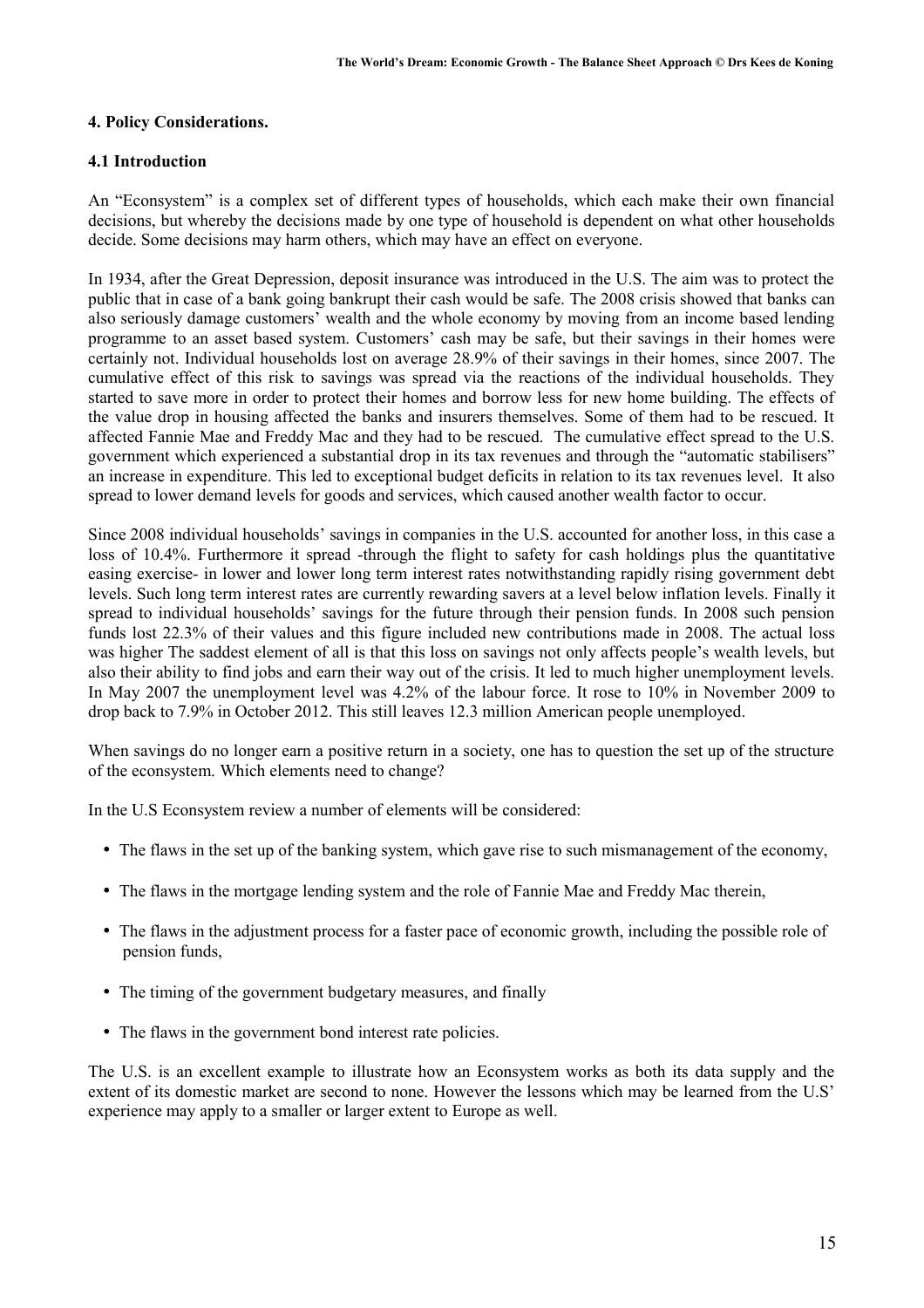#### **4.2 Flaws in the Banking Structure**

What is a surprising is that the Fed and other U.S. regulators as well as all international bank regulators seem to focus so strongly on bank balance sheets and so little on bank profit levels. Banks are different from most companies in that their only "product" is managing other people's monies. Banks' profits consist of paying less for monies entrusted to them -the liabilities side- than they receive on their loans to customers less the provisions for doubtful debtors -the asset side. They also earn commissions on facilitating domestic payments, foreign exchange and securities trading. Finally they gamble on financial markets for their own account.

In the past when banks did make accounting gains by providing in an insufficient manner for future loan losses, the bank managements awarded themselves large bonuses. When bank losses were made, it was up to the shareholders to cover the losses and finally in a number of cases up the state on behalf of all taxpayers; a strange game of if I win according to my accounting practices you pay me and if I lose you lose. This practice represents a very unsatisfactory state of affairs and reflects a very inappropriate distribution of risks.

If banks had no equity base, they could and should still be profitable. What banks should do is establish an economic balance sheet and profit and loss account. The difference between these accounts and the audited accounts lies in the treatment of risk provisions. When risks are taken on any customer base, the logical assumption is that some of these risks will turn out to become doubtful. From the day the risks are incurred, the provision policy for an economic balance sheet and P/L approach should be that a percentage of such risks are reserved out of the annual gross income base of the year that the risks are started and for any subsequent year that the risks are on the books. Selling of risks to other parties should only be recognised if such other parties take over the full responsibility for the loans, including the straight diversion of cash flows and legal documentation from their clients to the new risk takers. Banks -including investment banks- should not get away with transferring risks to other fund providers if the client's cash flows and legal documentation still run through the selling bank's books.

For instance in the case of U.S. home mortgages, the five year experience showed that 5.5% of all mortgages became doubtful. By dividing the risks into sub risks for different income classes, the banks could work out which percentage of the total outstanding home mortgage portfolio would be affected. Let us assume that  $4\%$ of the total portfolio would be affected over a five year period. This requires a risk provision of 0.8% per annum to be put aside out of profits for covering potential future losses in the economic balance sheet approach. The interest margin between the lending portfolio and the funds utilised should accommodate such provision element. The interest margin plus the commission income should also cover the costs of salaries etc.

Even commissions income can constitute a major source of risks. In the U.K., banks have now had to admit that about £11 billion of commissions "earned" on payment protection insurance has had to be repaid to customers; as such insurance policies were mis-sold. In above economic balance sheet and P/L accounts, provisions should have made as soon as these products were started to be sold.

Banks do not need an equity base to take risks. They are "only" risk intermediaries between the fund providers and the borrowers. They should achieve a profit margin after proper provisioning takes place and all staff and other costs are paid. Banks can and should survive on basis of net current incomes and on the confidence customers have in bank managers knowing what they are doing.

The equity base -a balance sheet item- only confuses the risk taking process -which is an income based activity. Banks are much more like individual households than they are like production companies. The latter companies need equity resources to fund their capital goods, their long term assets. Banks have very little in terms of "capital goods", apart from computers and bank buildings and both could be leased rather than bought outright.

Relating risks to shareholders equity rather than to income levels restricts banks for no other reason than that some investors need to have sufficient confidence in the managerial expertise of bank managers to provide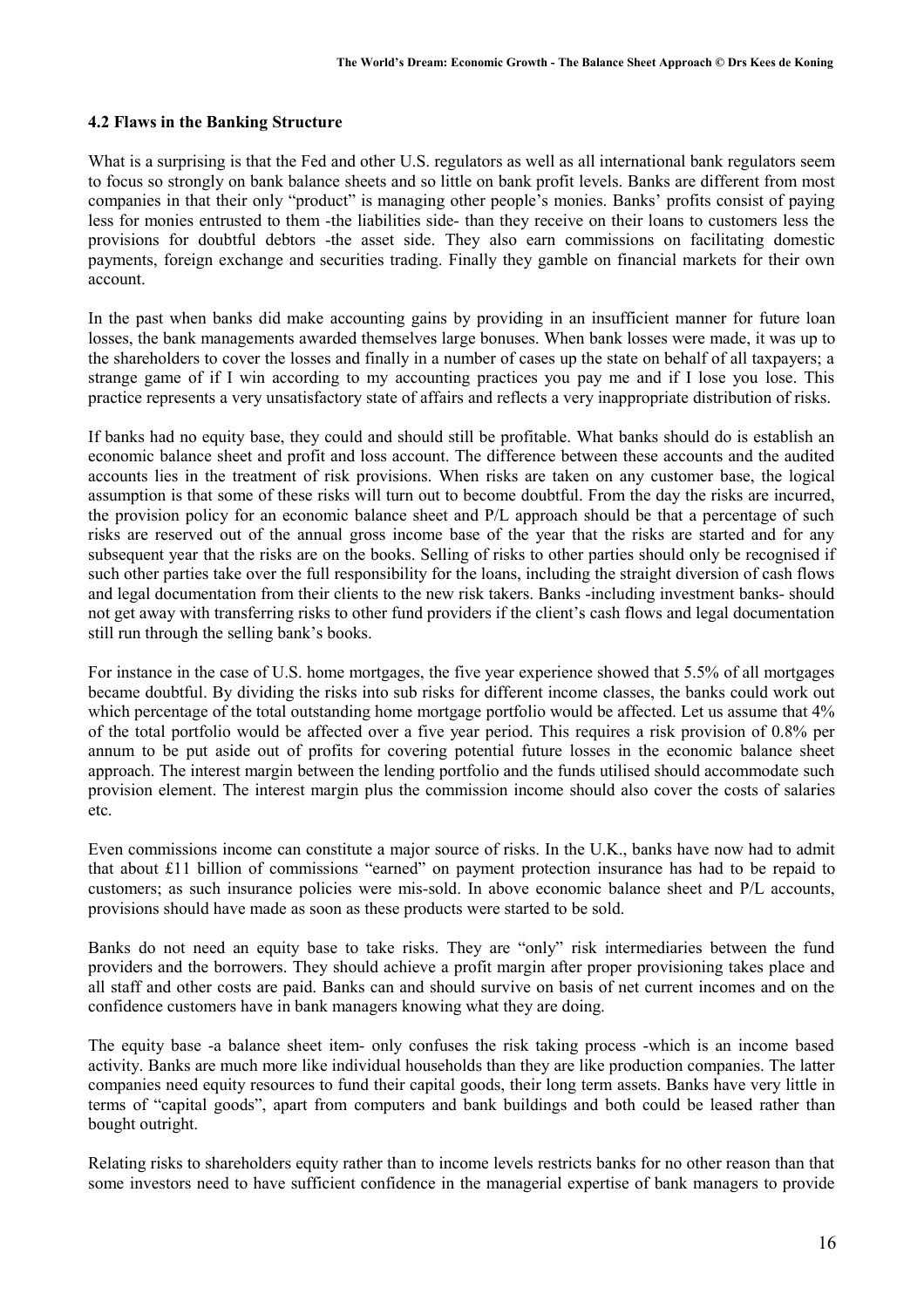them with additional equity resources. In the current market climate, the managerial teams of many banks seem to have lost the confidence of the investing public, especially as some major banks had to be rescued by the taxpayers. The experience over the last five years has not inspired confidence. If nothing changes why would the future look any different?

Relating risks to immediate risk provisioning levels within the income based method solves two problems: The income base of the banks absorbs the potential loan losses, rather than having the luxury of having outside investors paying for bankers' errors. Risk provisioning forces bankers to properly account for risks taken. If done well, the skills of bank managements will shine; they can be rewarded for such skill, if not they cannot expect the remuneration levels some are used to. Well run banks can expand their business without the need for outside capital resources; less well run banks will need to up their game.

What one may do is to split the income from the balance sheet method for banks. The income method recommends that banks pay a premium for subordinated debt. The income method should also stipulate that such premium is always payable. The balance sheet method is to have a funding type for a bank which may be written up or down if gains or losses are made. One funding structure which would fit into the income based method and make bank profits even clearer is to gradually replace bank share equity with perpetual notes which pay a fixed return. These notes could over time fully replace bank equity as the ultimate buffer to risk taking. The notes values may be written down or back up to 100% of the issue price for accounting purposes -a balance sheet item- but the reward -an expenditure item- could remain at the same level compared to the original issue price, say 5% of each \$1000.- note per annum. If these notes would be publicly traded, it would show which banks manage their risks best. It is easy to convert existing bank shares into perpetual notes, simply by fixing the dividend policy. If this policy is set that always say 5% of the value at a date to be set will be paid to share holders, irrespective of the results of the bank, than the same result will have been achieved as if perpetual notes would have been issued.

If profits -according to the income method- were chosen as the lead indicator for banks to do business, than the restrictions on banks to do such business would not come from a lending ratio against equity levels, but from provisioning rules for banks which make too low a provision for certain risks. The earlier method punishes the shareholders of the banks -the evidence over the last five years shows by how much that has already happened- the latter method holds the managements of the banks to account.

.

If above income method had been applied to U.S. banks from before 2006, the provisions would have been in place to gradually absorb losses rather than force home asset sales through in a very short period of time. Banks would have been better off. So would have been their customer base: the individual households. Also the companies would have seen their sales levels kept up and the government would not have had to rescue banks and see its own tax income drop while government expenses went up.

Perhaps a final remark on bank risk taking. Investment banks trade in risk products. The financial markets -the individual households who supply all funds to all users- would be better off if the income method is applied to all banks, including investment banks. One should not be able to sell risks to the markets and carry no responsibility for the losses caused by such action. Provisioning for future losses incurred by the markets should be a proper method for trading in risks, be they derivatives trading, stock market listings, mergers and acquisitions, collateralising risks taken by selling mortgage obligations or risks incorporated in other fixed income obligations. If such provisioning method had also been applied to investment banks during the years up till 2008, investment banks could not possibly have sold the levels of risks they did; they also could not have rewarded their bankers for actions which led to huge losses on savings for the 78.6 million U.S. home owners.

Segregation of investment banks from retail banks will help little in reducing the overall financial risk taking in a society. Until all banks and other financial intermediaries are forced into the income method, risks will pop up in unexpected places without proper risk provisioning. Why should individual households need to act as the ultimate fund providers for carrying such risks when neither the banks themselves nor their supervisors were capable of containing the banking' risks. The income method would force banks in the right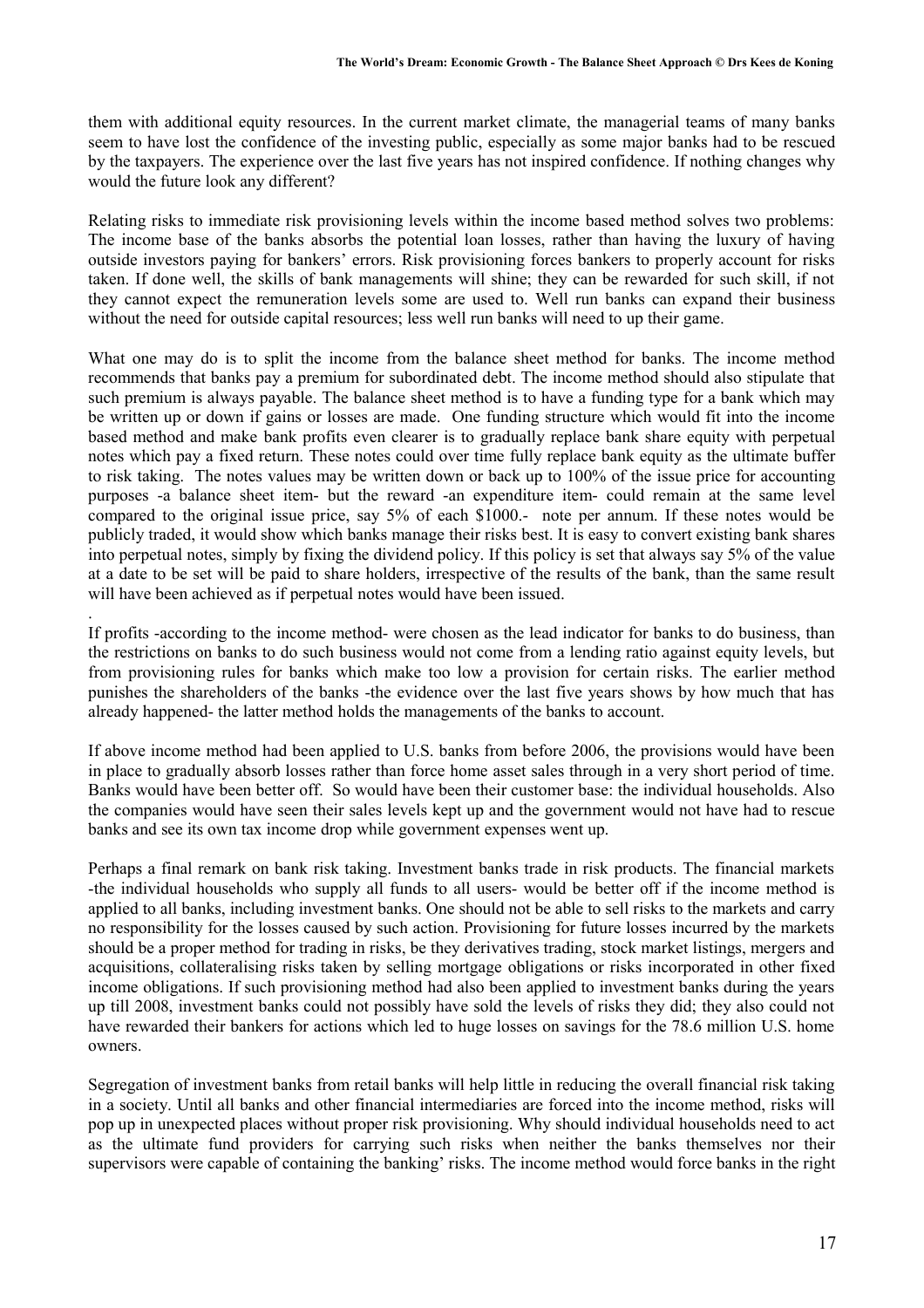direction, including for risk provisioning for derivatives trading. It works like a product guarantee, rather than being based on broken promises for which there was no penalty.

To ensure that provisioning takes place properly in an economic balance sheet and profit and loss account, the tasks for auditors need to be expanded. The government should play a role in this, for instance the Fed could appoint which auditing firm establishes the economic accounts for what bank. Of course, the costs of the audit have to be repaid to the Fed by the bank concerned. Such a system avoids potential conflicts of interest between auditing firms and the banks.

## **4.3 The Flaws in the Mortgage Lending Process**

What the Congressional Budget Office study did not consider and neither did the Center for American Progress' expert group proposals or any of the 21 other proposals, is to reform Fannie Mae and Freddie Mac by separating the role of funder of home mortgages -the balance sheet part of the transaction- and the role of taking on the credit risks -the income related part of the home mortgage process. In funding -especially with a net worth guarantee from the Federal Government- funds could be attracted for the longest periods of time and at the lowest fixed interest rates. Both Fannie Mae and Freddy Mac have a competitive advantage over private sector banks and this advantage could be transferred to the home buyers, via the banks. The banks would take on the credit risks on the home buyers, but funding would only be made available for products that Fannie Mae and Freddy Mac approve of. The banks will provide a bank guarantee to Fannie May and Freddy Mac for the full amount of the funding plus accumulated interests. Non-performance on a mortgage loan is the bank's business; the bank will still have to service the debt to Fannie Mae and Freddy Mac.

This also provides the opportunity to grant powers to Fannie Mae and Freddy Mac to jointly agree on the required reserve requirements -or risk provisioning requirements if banks are judged on the income based methods- that banks need to maintain against their home loans' related credit risks. If banks behave in an orderly manner in line what the market can absorb -funding homes and new home buildings in line with average lifespan and in line with the increases in numbers of individual households- the reserve requirement can be set at 0%, making it attractive to banks to lend for home buying purposes. If however aggressive banking behaviour is noticed, the 0% could be increased to slow down such behaviour. If the income method is applied, aggressive behaviour would lead to instructions for more provisioning. An ultimate course of action is that both Fannie Mae and Freddy Mac -for a short period of time- stop lending for homes to banks which do not fall into line. If the collective of banks misbehaves, total lending could be stopped for a short while.

If Fannie Mae and Freddy Mac would be following above approach, they will become both the preferred source of funds for individual households acquiring homes as well as the protector of wealth creation in this asset area for them. Such a role would be of utmost importance for the U.S. economy in general.

The balance sheet approach to individual households ties in very well with the original objectives of Fannie May and Freddy Mac. These objectives are: providing liquidity, stability and affordability to individual households. How this can work is set out below.

To start with **liquidity**: Banks and other mortgage lenders require funding from the financial markets. By the very nature of their private sector ownership, their funding base consists to a large extent of short term deposits which are rolled over. These funds, plus some longer term funds, are used to provide home mortgages. Banks do not want to expose themselves to sizeable interest rate mismatch risks. They transfer such risks to their borrowers -the individual households- by lending on a variable interest rate basis. For home buyers this can constitute a major risk factor when income growth does not keep up with mortgage payments. The practice of low start up interest rate levels for a couple of years, followed by major interest hikes, was one of the main factors for the current mortgage disaster.

Banks are restricted in what they can do on their asset side, among others for extending home loans, in how they can fund themselves. For this reason, they cannot easily offer 30 or more years fixed interest rate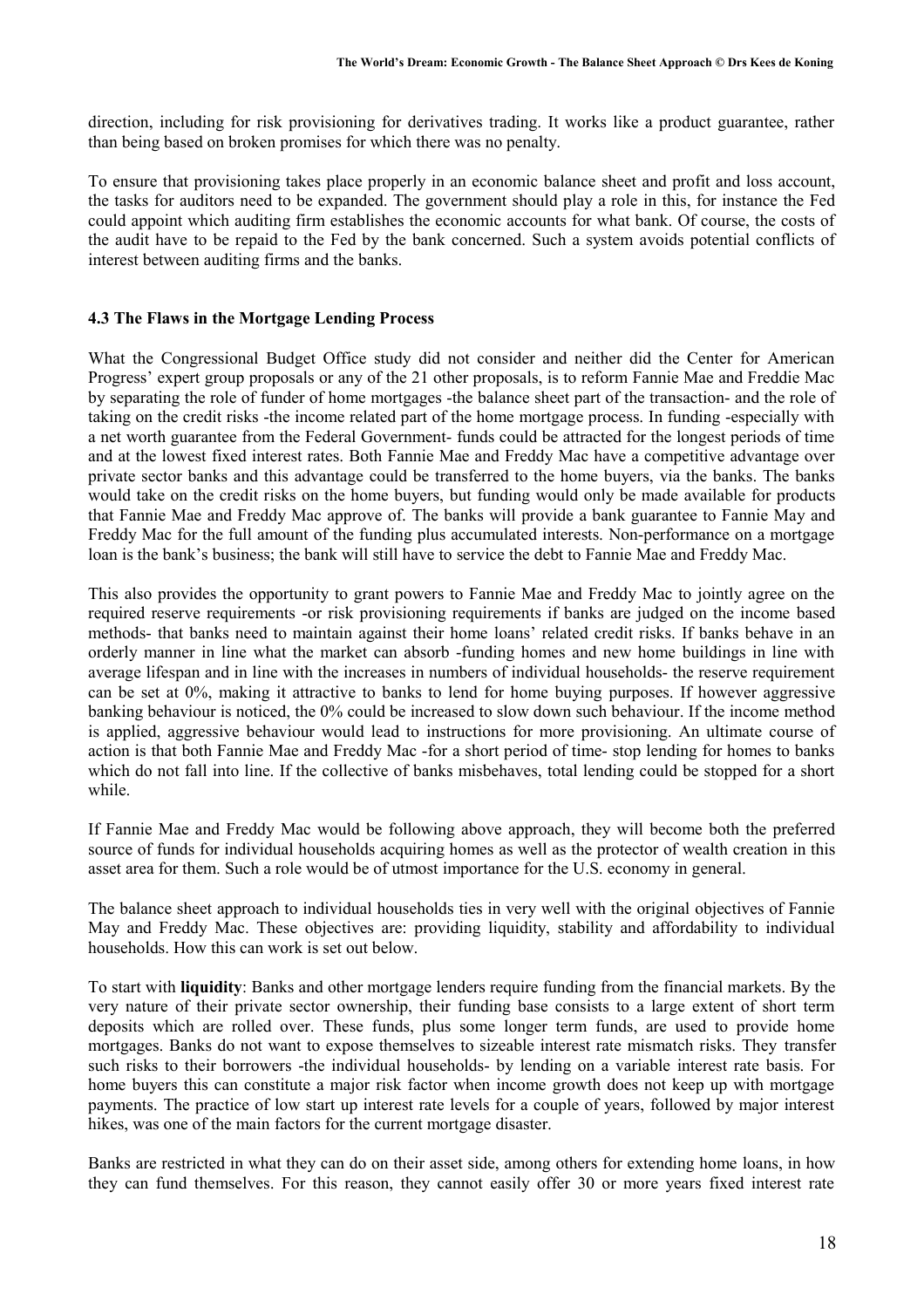mortgages; they need profits and an equity base (or preferably accumulated loan loss reserves ) to absorb potential losses on loans; their competition drive can lead to undesirable risks being accepted for short term gains. Such gains can turn into macro-economic losses: reductions in Country Profit levels or even outright Country Losses.

As stated above, Fannie Mae and Freddy Mac are ideally placed to attract very long term fixed interest rate funds from the financial markets at the lowest possible market costs if the U.S. Government continues to undertake to provide a net worth guarantee to both institutions, which it already did in 2008. Such liquidity can be used to support individual households to acquire a home with long term fixed interest rate mortgages at the lowest possible rates. Fannie Mae and Freddy Mac are not ideally placed to absorb credit risks on home loans; this should remain the responsibility of the banks. The latter know -or should know- their customers best.

The second element is **affordability.** Affordability is clearly aimed at the individual household. Four elements play a role here: the mortgage period, the monthly amounts payable, the mortgage transferability and the flexibility to prepay some of the amounts due.

Generally speaking the working life period, say from the age of 20 till 67, is the maximum period in which a mortgage should be redeemed. For convenience sake one may assume a maximum mortgage period of 40 years. The mortgage loans can be structured so that the financial burden to repay the mortgage stays equal over the lifetime of the mortgage, i.e. amortisations. Such amortisations reduce the repaid principal sum in the early stages of the loan and increase them in the latter stages. If a household buys a home before the future owner is 27, a forty year mortgage may be granted. The mortgage period could be reduced by the number of years that the householder is older than 27. The length of the mortgage period and the system application of amortisations lead to the highest possible level of affordability, with the least chances of loan defaults. The third element deals with mortgage transferability. It is obvious that home owners may want to move from time to time for work reasons, for personal reasons like marriage or divorce or for some other life factors. If such reason does not require continuation of the mortgage Fannie Mae and Freddy Mac may accept such reason. If, on the other hand the aim has clearly been property speculation on home prices -"flipping practices"- than the shorter the mortgage period has been, the higher the penalty fee for prepaying the mortgage should be. The fourth element introduces the flexibility to repay additional amounts at times when the householder is in a position to do so. This flexibility helps the householder to increase his home equity base sooner. Of course some of the risks should be with the individual household. They are a minimum down payment of 5 or 10% of the acquisition price, so no 100% mortgages. Secondly no interest only mortgages, which in any case will not be needed as the mortgage periods are being extended. Thirdly and finally a proof of income needs to be provided, no self certification.

Fannie Mae and Freddy Mac are ideally placed to provide such funding to the individual households via the distribution channel of the banks and other mortgage providers. Over time both institutions will build up an experience level of how much needs to be borrowed in 10 or in 30 years funding. Some funding-lending mismatch risk may exist for a while, but this is a risk worth taking in order to achieve the next element: stability. This potential mismatch risk is covered by the taxpayers anyway, but such risk is minimal compared to the distortion of the housing markets as happened over the last five years.

The third element is **stability**. Here Freddie Mac and Fannie Mae can be of great importance. If the credit risk on the customer stays with the banks and other mortgage providers and the two institutions provide liquidity to the banks according to the affordability principles as set out above: fixed amounts per months, escrow accounts for insurance and government taxes on homes, full amortisations over the total loan period and the option of early partial prepayments, than the most stable elements on the affordability level are build in into the system. With a lower overall risk profile, the Government may give Fannie Mae and Freddy Mac the collective power to decide about how banks are behaving on the home loan front. They may reward the positive collective behaviour of banks by granting them a temporary waiver of equity reserve requirements against home loans; the tariff for home loans to be set at 0%. If banks collectively act conservatively in granting home loans, such waiver may stay in place. In aggressive home loan sales periods, a higher level of reserve requirements may be introduced. Low risk behaviour is rewarded with no reserve requirements,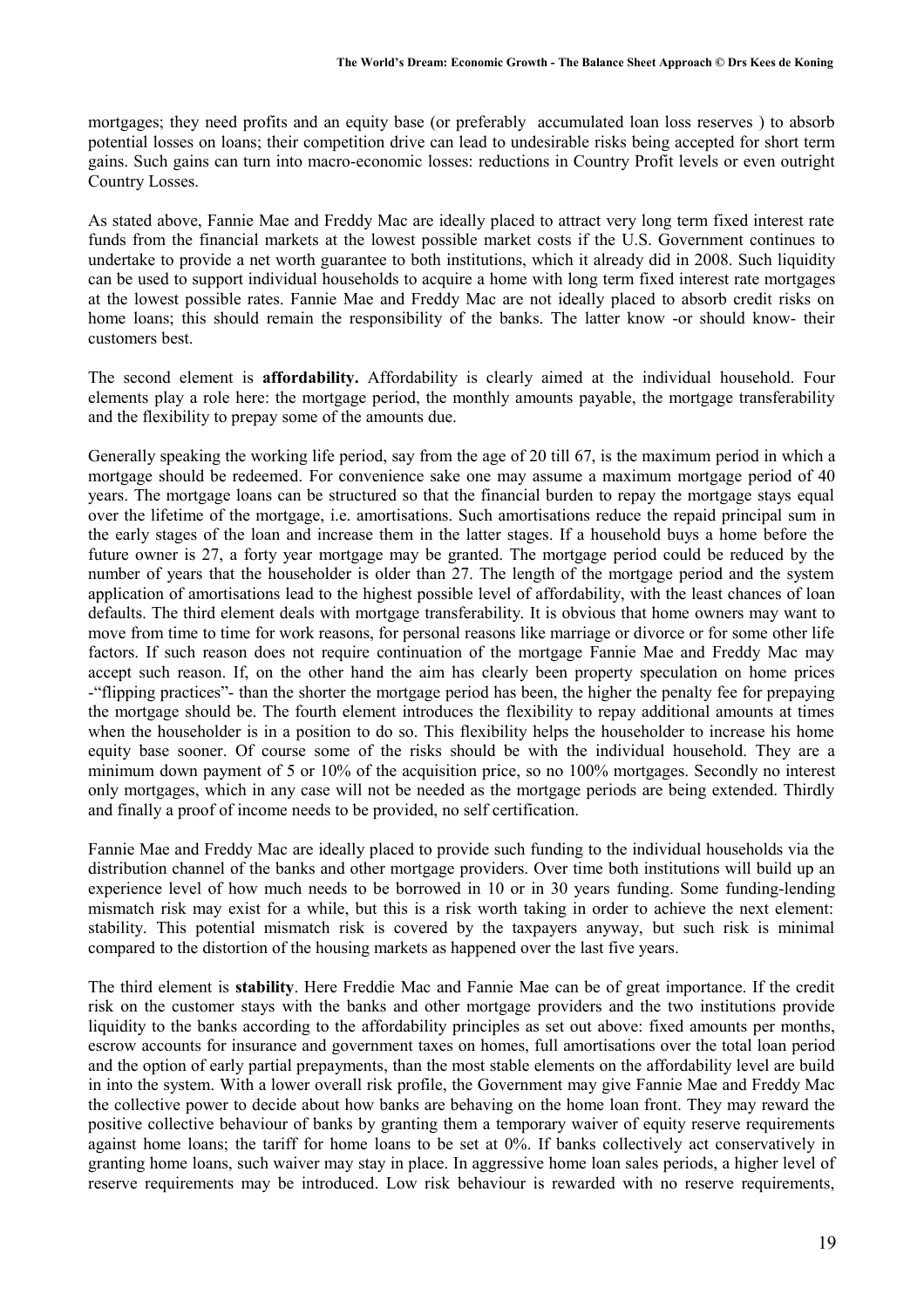aggressive sales techniques with strict reserve requirements or under the income method higher risks provisions. Finally Fannie Mae and Freddy Mac have the "nuclear" option of temporarily halting all new mortgage funding applications.

Another element of instability is caused by "flipping practices", buying homes for short term price speculation purposes. The penalties for exiting home loans after short periods should be high, so as to discourage individual households to turn homes into a speculation object. The beneficiaries of such penalties should not be the banks but Fannie Mae and Freddy Mac as they arrange the main part of the funding for home acquisitions and may be made responsible for maintaining orderly markets.

If the income and the balance sheet risks are separated between banks taking on the credit risks on their customers and Fannie Mae and Freddy Mac taking on the funding risks, individual households will have the best of both worlds in terms of home acquisitions: liquidity, affordability and stability. When income developments allow it, the customers may also save more by repaying part of their mortgage early. Banks will be rewarded for conservative behaviour rather than for reckless lending and short term home value speculators will have to pay the price for discontinuing living in an own home.

#### **4.4 Flaws in the Adjustment Process**

It has been five years since the crisis started and the adjustment process has been "achieved" only by the efforts of individuals in saving more for paying off home loans out of incomes and in saving more for pensions. During the first six months of this year and for the first time in the long adjustment period, the asset values of homes have gone up by \$730 billion, showing that the pressure of the forced sales is receding somewhat. Home prices are up by 3% over the same period last year and the latest figures on new housing starts -on an annualised basis- were 872 000 in September 2012. Corporate equities are still lower in value now than in 2006. Unemployment rates are also still very much higher than in 2006 but slightly improving. The government deficit has increased substantially over the last five years. Economic growth has not reached its long term potential by a substantial margin. The threat is that the budget policies of reducing expenditure and increasing taxes may come too soon for the recovery to take hold.

What the balance sheet action by the banks has caused is that the income side of the U.S economy runs below its optimal level. In the above it has already been pointed out that the (re)action of the collective of individual households has been to save more and borrow less with a negative impact on GDP of -6.5% per annum since 2008. The U.S individual households are collectively still very wealthy in balance sheet terms as evidenced by the half year figure of 2012 of \$62.3 trillion. In income terms there has been above mentioned negative impact of -6.5% Secondly the number of employed persons has dropped from 146.1 million in November 2007 to 142.1 million in August this year (-3%); a lower number of employed persons also reduces the collective spending power by some similar figure. Both these negative growth factors show that the income side still requires a boost. It is clear that boosting economic growth by the U.S government through increasing its budget deficit any higher than it is already is no option. It does not own enough assets to convert such assets into cash and just increasing liabilities will reduce future government's spending on vital services. This leaves the possibility of a conversion of private sector assets into cash as the only other option. The most logical choice is to use assets which are not linked to current liabilities from the individual households. This excludes homes and equities as liquidation of the latter would destroy the production side of an economy on which all incomes depend. Therefore pension reserves, as they represent an asset base which is clearly intended to be used in future years for income generation, can help out on a temporary basis. Such a method could be called the "economic easing" method.

How it could work in practice is set out below:

#### **The Economic Easing Method**

Individual households in the U.S., the U.K, the Netherlands and Canada have build up large pension fund reserves in order to pay for future incomes. These reserves have been accumulated via the contributions of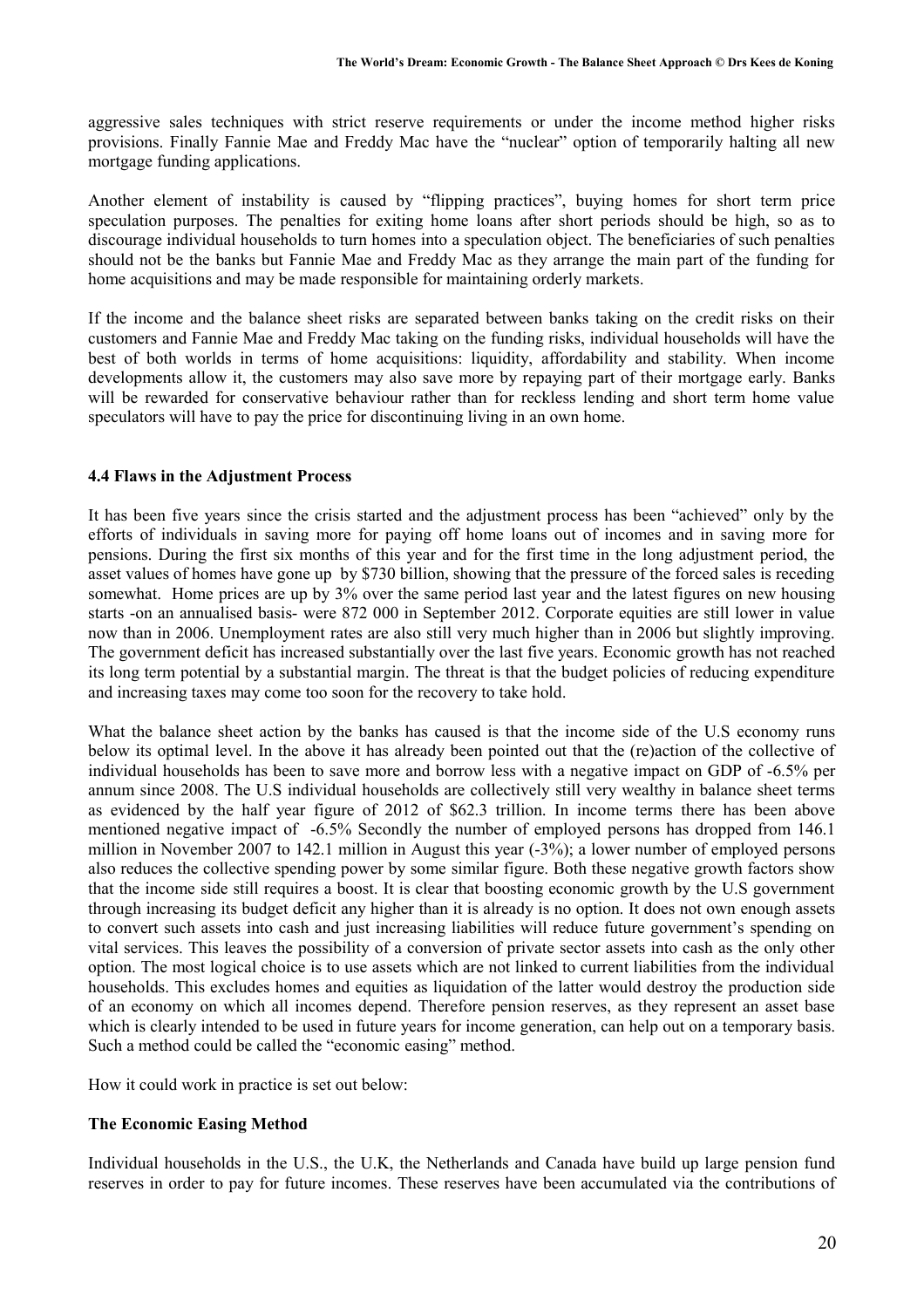individuals and sometimes companies or even governments on their behalf. The savings have been invested nearly all in the financial markets in order to create investment returns. In a way pension funds, in their investment returns, closely resemble the country profit levels in a country. Pension funds usually have no gearing; they consist of pure savings allocated over the asset classes. Their accumulation and distribution pattern of savings is closely monitored by the countries concerned. Much debate is going on about the manner of measuring, predicting and allocating future investment results over the different age groups as longevity plays a major role in the changes. What, so far, has not been discussed is how pension funds could contribute to economic growth. The principal concept is to link accumulated savings directly with consumer spending in the current period. The current size of pension funds in the U.S., the U.K., the Netherlands and Canada make such a link possible. In all these countries the accumulated fund levels now exceed or closely resemble the annual GDP level. An assets-to-incomes solution could be using the concept of 'Economic Easing' to stimulate economic growth. <sup>13</sup>. This was elaborated upon in my paper:"When Capitalism No Longer Works -A Profit Warning".

Economic easing can be defined as the action of turning a small part of savings accumulated for future expenditure -the pension savings- into current consumption. It is using households' balance sheets to turn assets temporarily into cash incomes and when economic growth has reached its desired level turn incomes back into assets.

Take the U.S. case as an example. If 3% of pension savings were distributed in 2013, this would mean that \$400 billion extra consumer demand would be created, provided all beneficiaries spend their pension dividend on consumer goods, something they should be encouraged to do. If, assuming again, that markets know that such action would be repeated in later years until economic growth reaches its optimal growth path, than such certainty will make companies wanting to invest their cash reserves or obtain additional bank or capital markets funding. Jobs will be created. Production levels will be increased. Company profits will increase, hence share prices will improve. Country profit levels will start to improve. Finally the government will benefit from higher tax incomes. The positive multiplier effect will start to work as unemployment levels will also drop.

Of course the temporary cash injection into the U.S. economy out of pension reserves can not be done without a compensation for the pension funds. Such compensation will need a change in the tax laws. Until now the U.S. and other governments have always practised that taxes pay for government expenditure. To make economic easing a success requires a change in tax philosophy. Individual households provide all the funding for all business units, including a government, in the U.S. and in other countries. When an economy is stimulated in above described manner all households in a country benefit. It would therefore be appropriate that when the benefits are shared, also the costs of it are shared. This implies that a small portion of future tax receipts is set aside for returning the savings back to the pension funds as and when economic growth has reached its optimal growth level. The boost for the economy in 2013 would not be provided by the government -a Keynesian cash injection- but directly from individual households' savings- the balance sheet- to individual households' spending -the income based aspect of economic easing-. Government debt does not increase, but a small share of future incomes need to be returned into savings, which only a government can do through its tax collection. The savings into cash and back into savings cycle constitute a taxpayers' obligation as all taxpayers will be the beneficiaries of the economic boost in the first place. Pension funds in the U.S invest about 50% of their funds in equities and the remainder in other assets. If, as a consequence of economic easing, share prices will rise with 2 or more percent over inflation per annum, than for half the taxpayers' guarantee such share price movement will take care of the obligation. The other half will need to be repaid at some future date, for which pension funds may be compensated at a long term government bond rate at inflation plus 2% per annum.

<sup>13</sup> http://mpra.ub.uni-muenchen.de/cgi/users/home?eprintid=41671&screen=EPrint::View::Owner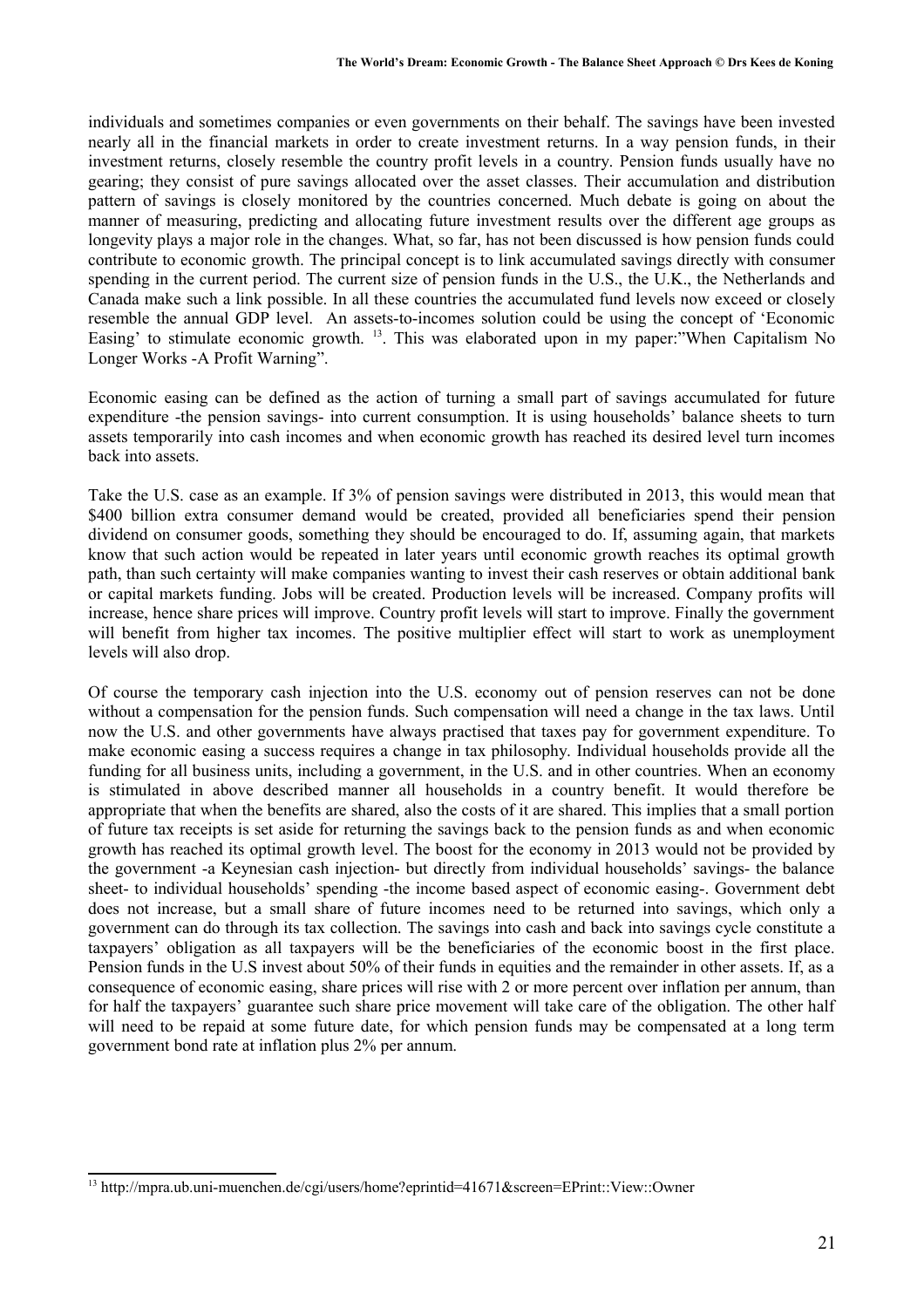The practical implications for implementing an economic easing policy are as follows:

**- Step 1**: The Government aims to reach an agreement with all pension funds (DB as well as DC schemes) so that the latter can pay say 3% of their value to all pension savers and retirees. The values could be fixed as of 30th December 2012.

- **Step 2**: Once an in principle agreement has been reached, such pay out (a pension dividend) could be made available in four equal quarterly instalments of 0.75% of the value, starting as soon as administrative hurdles have been overcome.

**- Step 3**: The pay out could be for an equal amount per pension saver and retiree. This would benefit the younger and the less well off more than those closer to retirement date and those with the larger pension pots. However the younger participants have the longest period of contributions and investment risks ahead of them.

**- Step 4**: As the aim of this measure is to stimulate economic growth; the government might agree to have the pension dividend paid out tax free.

**- Step 5**: If pension funds are short of cash, they could be allowed to borrow these amounts from the Fed in the U.S., until pension contributions and dividend and interest flows have come in.

**- Step 6**: As a logical extension of economic easing, which is done to create more Country Profit for all households, a government could agree that the pension savings used for current consumption will be repaid by the taxpayers or partly by taxpayers (see point 8 below).

**- Step 7**: The logical conclusion could be that such repayments take place as and when economic growth rates have reached the desired level, in other words when Country Profit levels have reached their long term average.

**- Step 8**: The rewards for pension funds in participating in such a scheme could be a taxpayer's guarantee, based on an inflation level plus 2% remuneration per annum for the pension funds. The indirect rewards for pension funds are more substantial as the increased level of demand in the company sector will be translated in higher share prices. Banks will experience less loan losses. The government will also benefit indirectly by higher tax incomes. The maturity of the economic easing facility should be determined by the pension funds and the government jointly based on actual country profit developments. As US pension funds have collectively allocated about 50% of their portfolios in shares, if these shares -as a consequence of economic easing- rise by inflation level plus 2% or over per annum, the amount to be repaid out of future taxes should be halved.

**- Step 9**: As the repayment obligation is not linked with the repayment of past government expenditure, economic easing does not influence government debt levels. It is in effect a scheme to bring forward the use of a small part of the savings and have such savings replaced by all taxpayers as and when Country Profit levels start to rise.

**- Step 10**: Finally the beneficiaries of the pension dividend should be convinced that the amounts are for consumption purposes rather than for adding to the savings level.

The economic easing method can be started up and stopped very easily. It can also be maintained for longer than a year, if needed. Both groups of taxpayers and pension pot savers and retirees are United States citizens. A potential positive side effect of economic easing is that it will stimulate individual households to participate in funded pension scheme savings as only pension savers and retirees will receive a "pension dividend". Such participation will reduce the pressure on future government's budgets to provide for the basic state pension.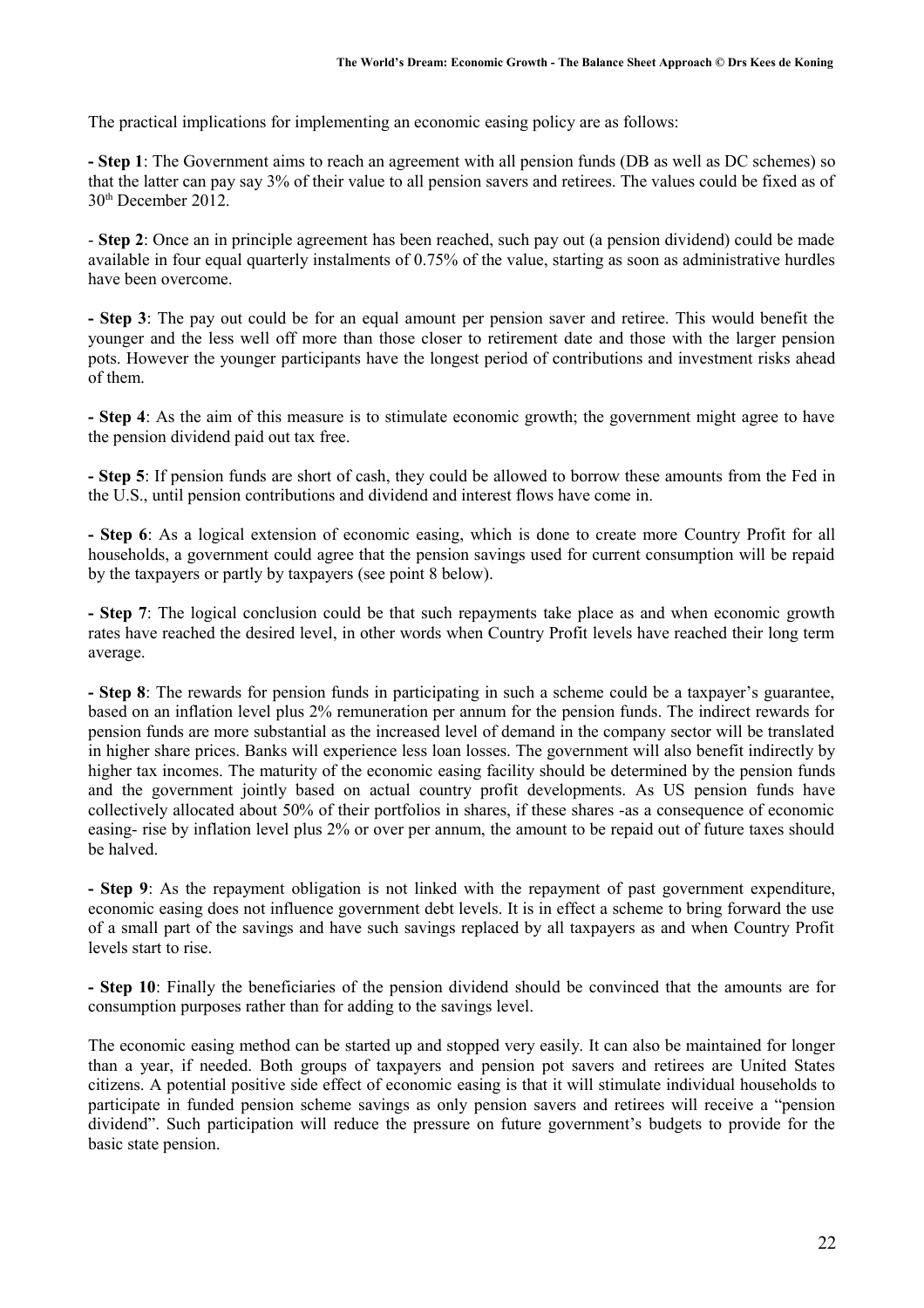The country profit level between 1995 and 2006 used to be on average \$3.2 trillion. An injection of \$400 billion in demand in 2013 will create a multiplier effect as additional jobs will be created and investments will go up to increase output levels. Company and bank risks will come down. It may take a year or two to get the whole economy back to the average country profit level of \$3.2 trillion. However the higher level of economic growth will do wonders for the government's budget even at unchanged tax rates.

## **The Fiscal Cliff**

If the economic easing method had been applied in 2008 and 2009, the enormous impact from the balance sheet crisis on jobs, economic growth and on the government's budget deficit would have been lessened dramatically. It was not, but it is still very useful to apply this method before major tax changes take place.

Perhaps an economic easing programme can be started soon. The effects of such a programme can be measured very quickly. Stock markets have a tendency to anticipate events. It might therefore be useful to fulfil the dream of economic growth first before adjustments are made to the tax regime. Anyway tax incomes will rise with higher economic growth rates. Spending cuts can always be implemented if it means that the U.S government can do the same with the use of less money.

#### **4.5 Long Term U.S Government Bond Yield**

Historically, from 1912 until 2012, the U.S Government 10 year Bond yield averaged 6.5% reaching an all time high of 15.8% in September of 1981 and a record low of 1.4% in July of 2012. What it means is that currently savers funding the U.S government bond issues receive a below inflation level compensation for holding U.S. 10 year government bonds. The balance sheet aspect is that U.S government debt levels increase less rapidly, but the income aspect is that in times of economic slow down the government takes away an income element from individual households which could have been used to stimulate spending, especially if the economic easing method is applied. The Fed, the Bank of Japan and the Bank of England have shown in using Quantitative Easing practices that central banks can print money to buy government debt and bring interest rates down, with the side effect of higher inflation. Quantitative easing does not change the level of government debt; only its temporary owner. What it does change is that the risks for individual households stay the same but the reward for these households is reduced. In lean economic times it is more important to maintain incomes rather than reducing future cash flows. Issuing 10 year government bonds with a positive margin over inflation levels will do the trick, for instance at 2% over inflation levels for such bonds. An interesting fact is that the Bank of England's own pension fund has invested nearly all of its reserves in such inflation based government bonds. It is one of the very few pension funds in the U.K., which have maintained a very high pension reserve ratio and not suffered from quantitative easing practices. In the U.S the average 10 year government bond yield of 6.5% over the last 100 years did not stop economic growth. A policy to maintain long term government bond rates over and above inflation levels will help the recovery rather than hinder it.

#### **4.6 Some European Considerations**

#### **4.6.1 The European Government Bond Yield Programme**

The 17 Eurozone countries share one currency, but each country has a different inflation rate, a different rate of economic growth, a different level of unemployment, a different level of outstanding government debt and a different state of its banking sectors. Taxation levels differ and so do the savings levels for pension provisions. Managing the gap risks between short and long term savings intentions needs positive government actions, not necessarily at European Union level, but collectively at individual country level.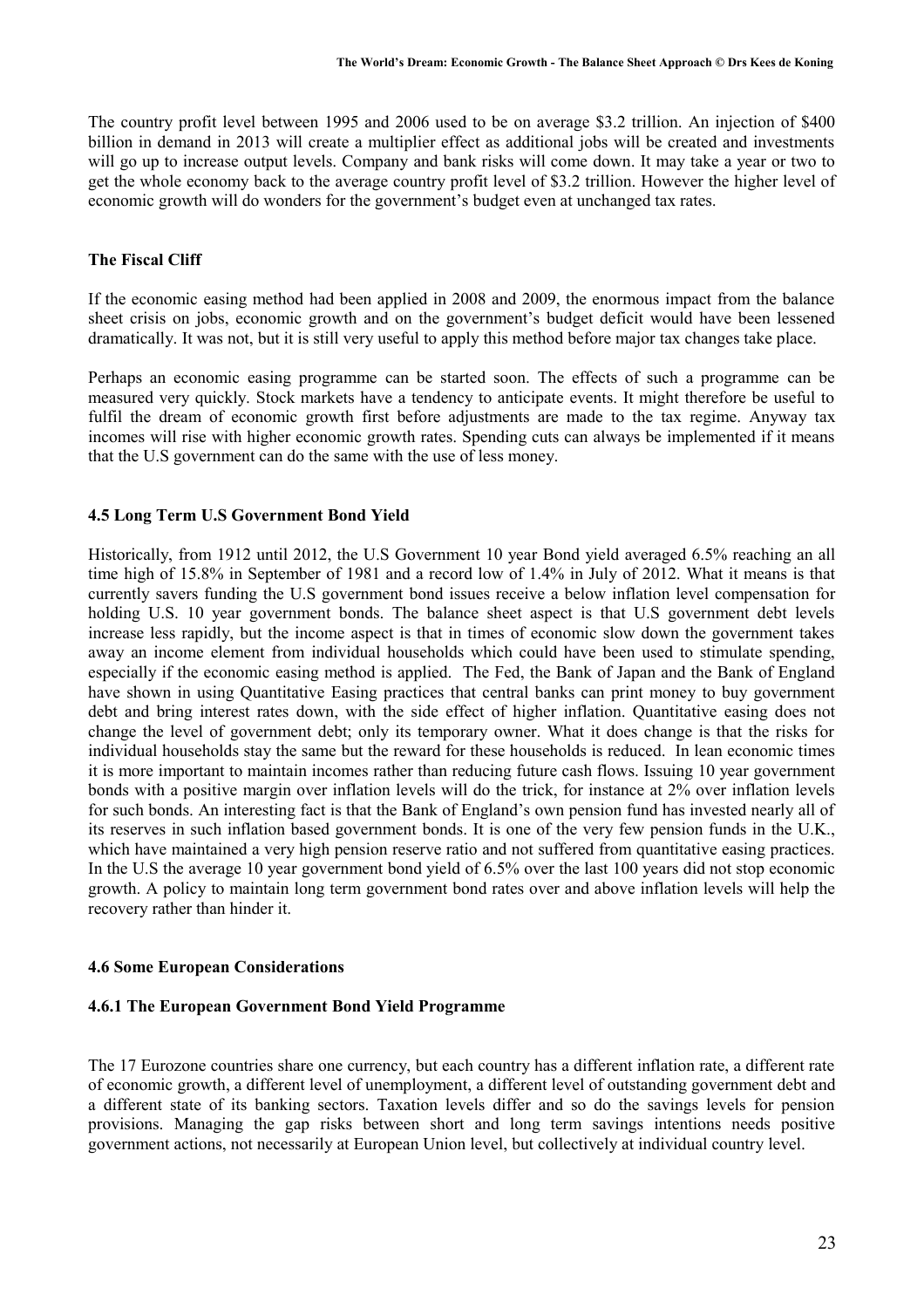This could be done as follows: Countries such as Austria, Germany, Belgium, the Netherlands, Luxembourg, France and Finland could attract 10 year funds from the financial markets not for government spending but for financial risk management purposes by depositing these funds as reserves at the ECB. As both assets and liabilities rise simultaneously, such action does not increase a government's debt level. As an example, Germany could use these powers until its borrowing yield reaches 3.35%; 2% over its current bond yield level. These savings remain German savings at the ECB. For the other six funding countries their inflation rate plus 1.35% would also be the yard stick. The ECB could with these funds, subsequently buy up long term government debt of the 10 countries, provided that they follow the fiscal pact. In these 10 countries the yield has overshot the level of inflation plus 1.35%. In the case of Spain, which always had a very prudent central government, its inflation rate is, like Germany's, 2%, but its current yield is 5.88%. In this example the ECB would buy 10 year Spanish bonds currently at 5.88% and subsequently at lower yields till the Spanish yield also stands at 3.35%.

The ECB's interest income from Spanish bonds exceeds the borrowing costs of the seven countries. Such interest income will be fully distributed over the funders pro rata of their funding contributions. In this way the costs of issuing more government debt than needed for own government expenditure of the seven countries is more than met by the income from bonds of the 10 countries held by the ECB. Governments of the seven countries could ensure that the Profit made out of the funding and loan transaction by the ECB is returned to individual households. Individual households will see that the cross country risk taking is rewarded with a pay out. At the same time fiscal prudence stays intact. The action is aimed at maintaining financial stability across the Eurozone, rather than increasing government expenditure levels in any participating Eurozone country. It is a balance sheet method, by expanding the balance sheet on both sides at the same time. It will have a positive income effect for the risk takers, but also a positive impact on the government budgets of the beneficiary countries, which helps all individual households in these countries. The interest costs will be met by the real borrowers, the 10 nations. The fund suppliers –the seven nationsget an extra income, while the taxpayers in the 10 countries benefit from the balancing act of the ECB. The ECB's mandate may need to be adjusted for executing this type of financial transaction. The great advantage is that the ECB does not need to rely on money printing, but can rely on moving real private savings within the Eurozone countries. The other major advantage is that the risk guarantors -the individual households in the seven countries- get paid for such risk taking. The risks involved are minimal as the 10 countries can fund their government bond obligations, not on short term financial market speculation but on long term taxpayer's obligations to solve their own government debt problems. By lowering the overall risk level in the Eurozone countries all countries -including all households- benefit. Of course, the criterion for assisting the 10 countries is that they apply the fiscal pact requirements. Executing such a balancing act has to be done on a daily basis; only the ECB is up to this task. The European Financial Stability Fund cannot operate in the required manner. The financial markets will relish this type of market stabilisation by the ECB and private sector fund flows will soon return directly to the higher paying Eurozone countries, making intervention unnecessary.

## **4.6.2 The Spanish Housing Problem**

Apart from economic growth, Spain needs a solution to its overhang of 800 000 unsold homes. By solving this problem the banking problem will be much less acute. A possible solution is described below.

In Spain, the cause of its current crisis has very little to do with the Euro as a currency or with the Spanish government acting imprudently, but all to do with some banks turning savings into 800 000 homes which could not be sold to potential buyers. What other European governments might have done to help manage these collective risks from spreading to the Spanish economy and Spanish government is set up a second home acquisition scheme for their own nationals rather than lend Euro100 billion to the Spanish government, or directly to the Spanish banks. The latter injection equates to Euro125 000 for each unsold home. The unsold home problem could have been solved much more effectively by supporting foreigners in buying homes in Spain from the Spanish banks or population. This could be done with the help of a subsidy. Instead of providing Euro125 000 per home, give foreigners a subsidy of 20% of the amount i.e. Euro25 000 per home. If the lending is also executed by German, British, French, Dutch, Swiss, Austrian and Scandinavian banks than the inward capital movement into Spain will help solve the real estate crisis, part of the banking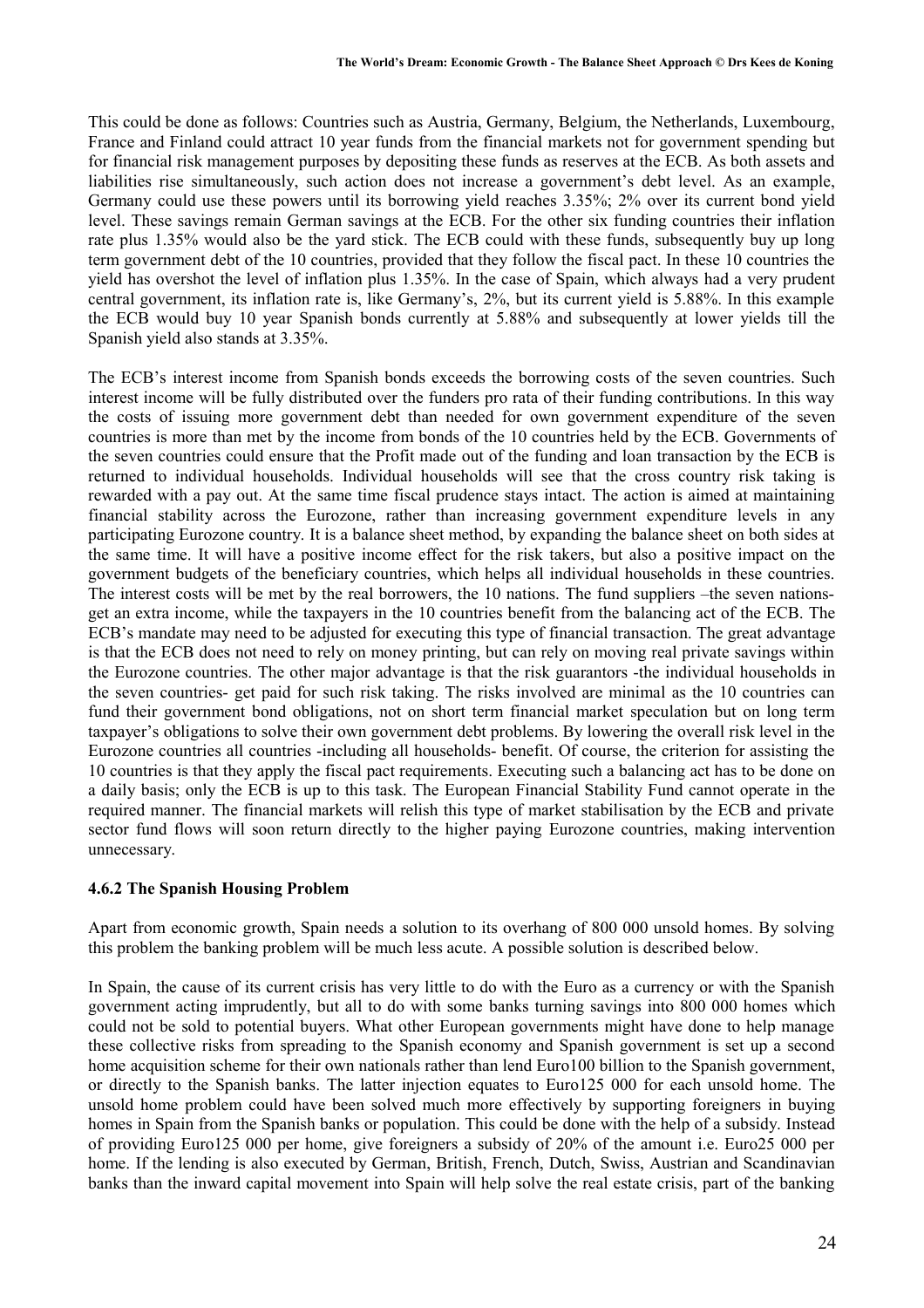crisis and a substantial part of the government debt crisis. The homes should be of a minimal value of Euro150 000, which equates to properties of 120 sq meters in the Spanish Mediterranean Coastal provinces. Such potential buyers should themselves put in an amount minimally equal to the governments' injection. The remainder amount should be up to the foreign bank's credit judgment. The buyers should also agree not to sell the properties for a minimum of five years. The Bank of Spain could supervise the scheme. Of course the scheme would be stopped as and when the supply of homes comes nearer to the full utilisation levels.

The consequences: The Spanish property markets will turn around pretty quickly; a place in the sun is still a dream for many Northern Europeans. The Spanish banks will be relieved from their property overhang on which no cash flow is received while their borrowings still carry interest costs. The Spanish people who sell and move to other properties will usually have more cash available as 50% of homes are owned in Spain without a mortgage. European governments usually operate either capital gains taxes or income taxes on second properties, so they will get their money back in due course. Last but not least the capital inflows into Spain and the strengthening of the banking sector plus the additional tourist incomes will help the Spanish economy to turn around as well. This comes all at a fraction of the costs of the Euro100 billion. Spanish government bond yields will come down as well. The example is just one of the ways in which understanding the causes of the risks to savers can help devise sound solutions. The "perceived risk" outlook for Spain will fundamentally change by implementing this scheme.

#### **5 Conclusions**

The analysis of what went wrong in economic terms in the U.S. since 2007 is best described by utilising the two instruments which help companies to show their results but are equally applicable to all households: The balance sheet and the profit and loss accounts. The Federal Reserve has been publishing the balance sheet data for individual households for a long time already. Out of these data the P/L accounts can be deduced.

The first conclusion, which can be drawn from above study, is that it is necessary to study the time series rather than the data from a specific year alone. In our case the pre-2008 series were studied in order to see what the U.S. population was capable of in terms of producing increasing levels of wealth. In US dollar terms on average for the period 1995-2006 the net worth incremental value was \$3.2 trillion, which can be called "Country Profit"- and which consisted of two factors: the return over the savings from previous periods and the additional savings from the current periods. With a net worth level of \$62.7 trillion as per end of June 2012, it is easy to conclude that the savings element out of current incomes can only represent a minor fraction of the accumulated savings level.

The second conclusion which can be drawn is that returns over the accumulated savings -the "interest" returns- are available, but have to be deduced from the changes in asset values. For instance in the case of house prices, the average home price and the change therein reflects the reward for the savings embedded in the homes. For equity provided to companies, both for listed as for noncorporate businesses, the reward over the assets invested is not the income transferred in the current year, either to shareholders or company owners, to employees or to the government -irrespective of how important such elements are to economic growth- but the annual changes in the individual household balance sheet for savings values invested in equities. For government bonds it is the government debt level and its annual increase which represents the change in the financial position of individual households. The current set up of the balance sheet of households and nonprofit organizations does reflect the asset values of U.S government bonds well, but fails to include the liability side. The funding for U.S government debt is ultimately provided or guaranteed by all American individual households. This is an asset item for individual households. One also knows that out of future income such debt has to be repaid and serviced. This liability out of future income has not been included in the current set up of the individual household balance sheet as the latter relates to future cash flows. The Citizens' Guide to the 2011 Financial Report of the U.S Government does work out the implications for deficit funding over the next 75 years. The future taxpayers' obligations do need to include interest payments due and it is likely that the average interest rate applied will be closer to the average U.S government bond yield over the last 100 years, which was 6.5%, rather than the current yield of 1.62%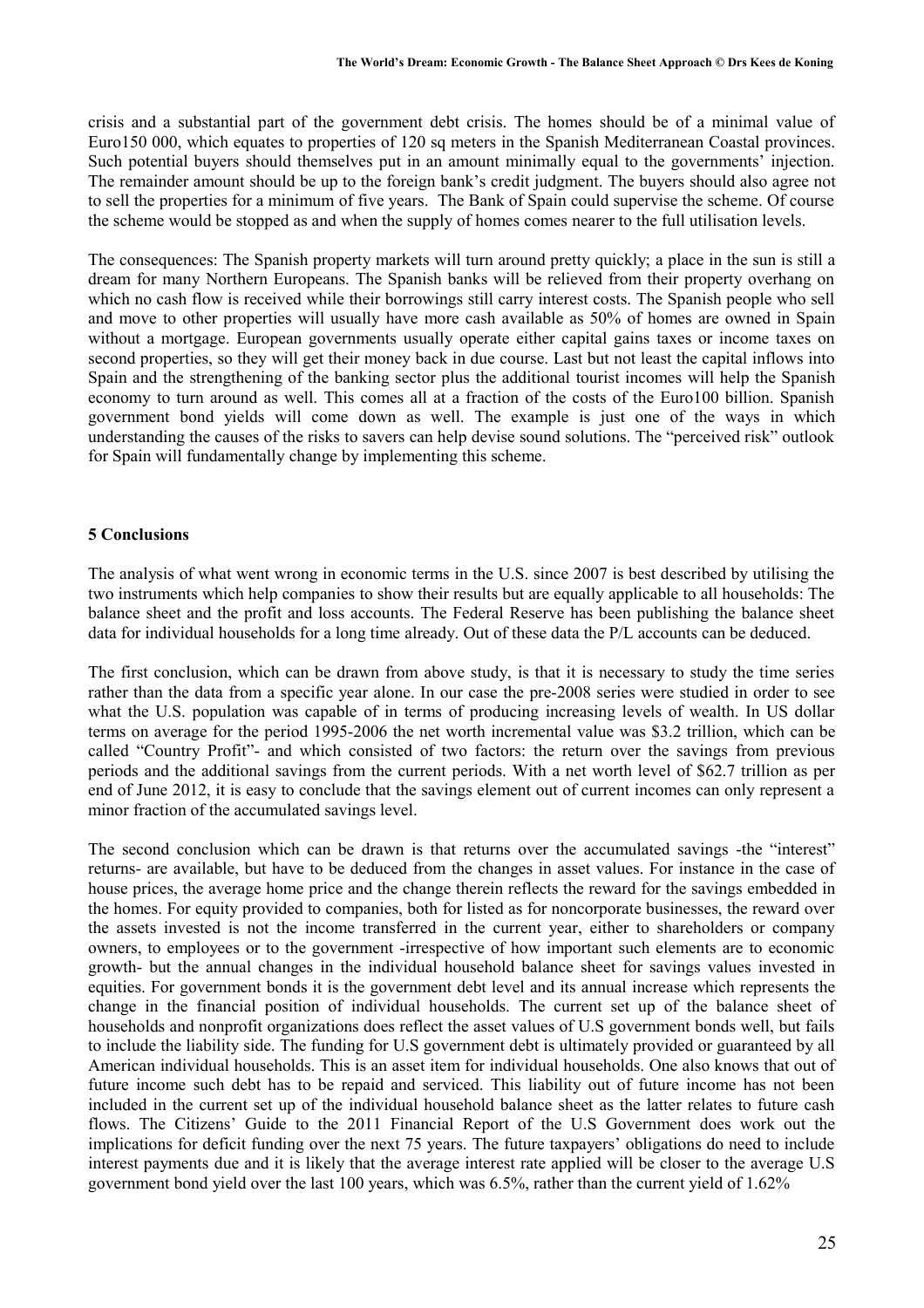The third conclusion which can be drawn is that the current crisis was caused by the lending policies applied to the home mortgage markets; by the securitisation of the home mortgage risks; by the distribution of these risks around the world and by the subsequent debtor workout schemes by changing from an income based recovery of outstanding loans to asset based liquidations. The banking crisis followed; followed by the equity markets crisis and the government budget crisis. In this whole process many jobs were lost, and still as of to-date 12.3 million Americans are out of work. Also Country Profits were lost to an extent of \$17.8 trillion over the period January 2008 till June 2012. The latter was calculated as if trends would have continued uninterruptedly.

The fourth conclusion is that the causes of this economic crisis were found in the economic set-up of American society -the econsystem-. If this was the case, than possible solutions need to be found in changing the flaws in the system. Flaws in the banking system, in the mortgage lending system, in the speed of the adjustment process and in the government long term bond yield assessment were discussed. Finally the timing issue of changing government budget measures was raised.

For the banking system it was recommended to consider setting up economic balance sheets and P/L accounts. It was argued that banks need proper provisioning for risks taken from the very moment that these risks enter the books of the bank -hence the need for an economic balance sheet, a balance sheet which reflects risks and rewards-. It was also argued that if proper provisioning takes place, banks do not need shareholder equity as the role of the banks is only in risk intermediation between funds attracted and funds lend out as well as providing payment, foreign exchange and securities services. The suggestion was made -in order to reflect bank risks properly- that shareholders' risks are split into an income related and a balance sheet related risk. The income risks can be fixed at a fixed price say 5% over a principal value to be set, or as a price related to inflation, say 3% over inflation. For this price shareholders accept that the banks can write down or up the value of the asset in their balance sheet. Such income method shows the bank's managerial skills rather than the shareholders having both income and balance sheet risks. This solution does not require that the size of the equity buffer is measured in relation to the size of a bank's assets. If the proposed capital adequacy ratios were to be implemented, economic growth prospects will be harmed as the process depends on the willingness of investors to put additional financial resources into bank equity levels, a very unlikely prospect.

For the mortgage lending system it was recommended to concentrate the balance sheet aspect of home funding with Fannie Mae and Freddy Mac as they -based on the government's positive equity guarantee for these institutions- can fund themselves the cheapest and for the longest periods at fixed interest rates. It was also recommended to leave the home mortgage credit risks -the income risks- with the banks or other home mortgage providers. The conclusion was also drawn that mortgage products should rely much more on the income side and on the individual' savings side than on the value development of the home.

For speeding up the economic recovery it was suggested to use the "economic easing" scheme converting on a temporary basis individual households' balance sheet items from accumulated pension reserves to cash and when economic growth has reached the desired level return the cash back to savings.

Quantitative easing has both a balance sheet effect and an income effect. The balance sheet effect is that government debt moves from the individual households to the Federal Reserve, however the risks for repaying U.S government debt stay with the individual households. The income effect is that the yield over long term bonds were brought down and that the acquired portfolio of government bonds by the Fed no longer yields any income any longer for the individual households -two income lowering effects at a time that the general income level is already under severe pressure.

For the U.S the final conclusion is that perhaps it is better to implement the assets into cash strategy first -the economic growth boost- before altering the tax rates. Lowering government expenditure levels, if the desired services can be delivered at lower costs, is always a good thing.